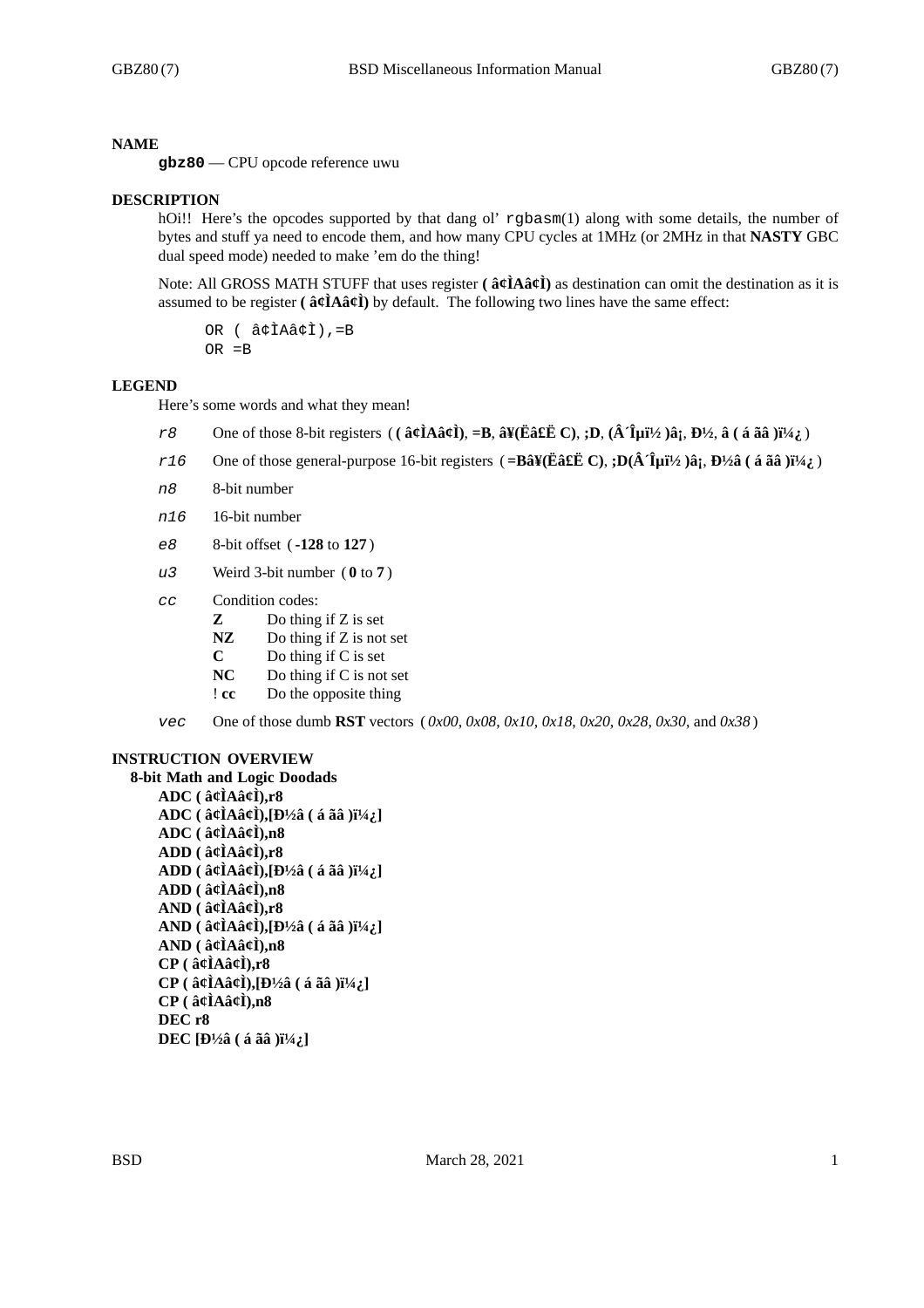**INC r8 INC**  $[D\frac{1}{2}$ â ( á ãâ ) $i\frac{1}{4}$ ] **OR ( â¢ÌAâ¢Ì),r8**  $OR$  ( $\hat{a}$  $\hat{\alpha}$ **l** $A\hat{a}$  $\hat{\alpha}$ **l**), $[**b**$ <sup>1</sup>/<sub>2</sub> $\hat{a}$  ( $\hat{a}$  $\hat{a}$  $\hat{a}$ ) $[<sup>1/4</sup>$ <sub>i</sub> $\hat{a}$ ] **OR ( â¢ÌAâ¢Ì),n8 SBC ( â¢ÌAâ¢Ì),r8**  $SBC$  ( $\hat{a}\hat{g}$ *l*A $\hat{a}\hat{g}$ *l*), $[b\frac{1}{2}\hat{a}$  ( $\hat{a}$   $\tilde{a}$  $\hat{a}$  ) $i\frac{1}{4}$ **SBC ( â¢ÌAâ¢Ì),n8 SUB ( â¢ÌAâ¢Ì),r8 SUB** ( $\hat{a}$ ¢ÌAâ¢Ì),[Đ½â (á ãâ )ï¼ $_i$ ] **SUB ( â¢ÌAâ¢Ì),n8 XOR ( â¢ÌAâ¢Ì),r8**  $XOR$  ( $\hat{a}$  $\hat{\alpha}$ **)** $\hat{A}$  $\hat{\alpha}$  $\hat{\alpha}$ **)** $\hat{B}$  $\hat{A}$  $\hat{C}$  $\hat{C}$  ( $\hat{a}$  $\hat{a}$  $\hat{a}$  $\hat{B}$  $\hat{B}$  $\hat{C}$  $\hat{A}$  $\hat{C}$  $\hat{A}$ **XOR ( â¢ÌAâ¢Ì),n8 16-bit Math Things ADD Đ½â** (á ãâ )ï¼;,r16 **DEC r16 INC r16 Bit Opurrations >=3c BIT u3,r8 BIT u3, [Đ½â** ( á ãâ ) $i^{1}/4$ ; ] **RES u3,r8 RES** u3,  $[\frac{1}{2}a($  á ãâ  $)i^{1/4}i$ .] **SET u3,r8 SET u3, [Đ½â** (á ãâ )i½; ] **SWAP r8 SWAP**  $[\frac{D^{1/2}\hat{a}}{(\hat{a} \, \tilde{a} \, \tilde{a})}\]^{1/4}\hat{a}$ **Shifty Bit Stuff ð RL r8 RL**  $[D\frac{1}{2}$ â ( á ãâ ) $\frac{1}{4}$ ;] **RLA RLC r8 RLC**  $[D\frac{1}{2}$ â ( á ãâ ) $i\frac{1}{4}$ ] **RLCA RR r8 RR** [Đ½â (á ãâ )ソ] **RRA RRC r8 RRC** [Đ½â ( á ãâ )\_] **RRCA SLA r8 SLA** [**Đ**½â ( á ãâ )\_] **SRA r8 SRA**  $[\frac{1}{2}$  $($ á ãâ  $)\frac{1}{4}$ **SRL r8 SRL** [Đ½â ( á ãâ )\_]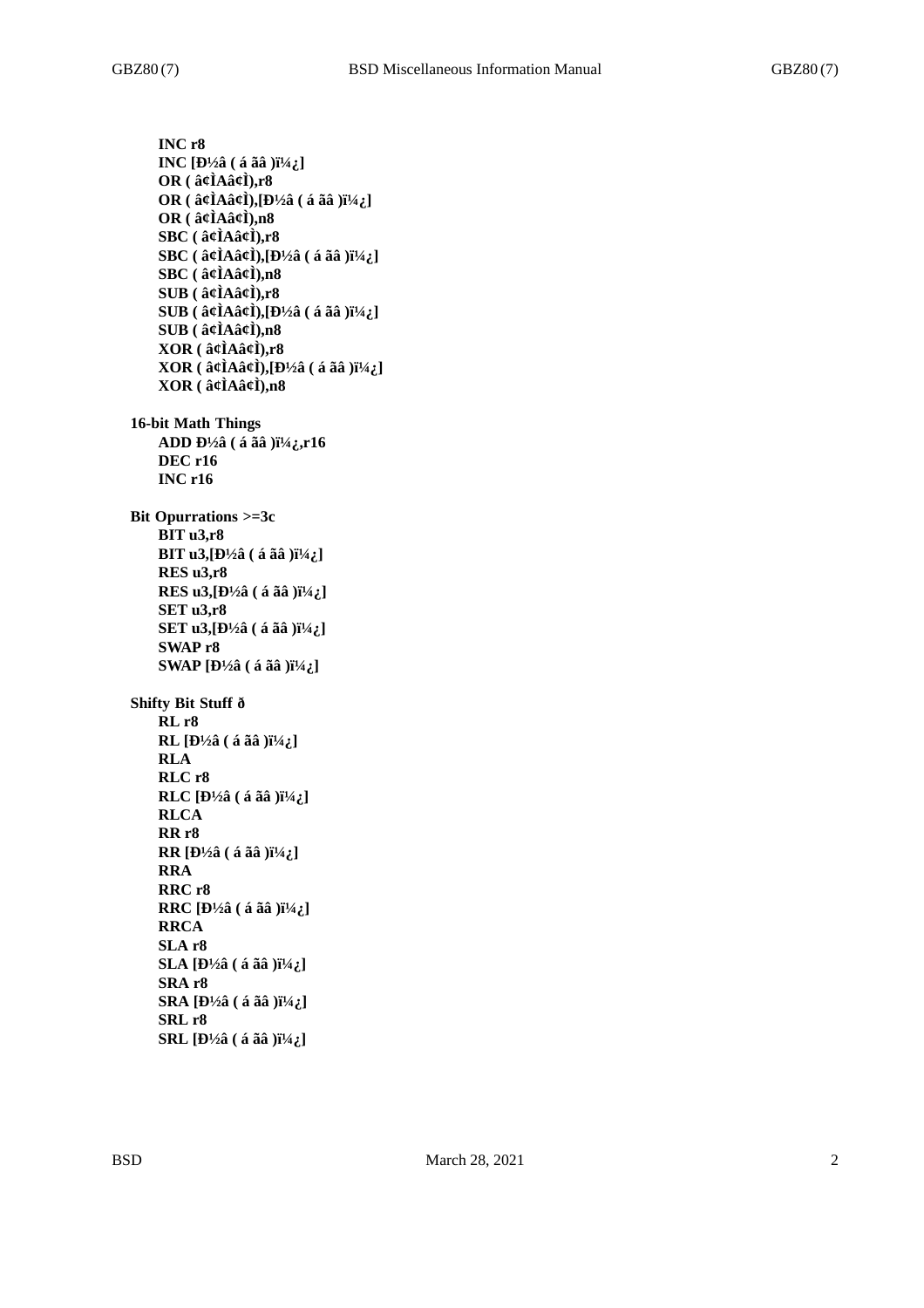**Load Stuff LD r8,r8 LD r8,n8 LD r16,n16** LD [Đ½â (á ãâ )\_],r8 **LD**  $[D\frac{1}{2}$  $($  á ãâ  $)$  $i\frac{1}{4}$  $($ ],n8 **LD r8, [Đ½â** (á ãâ ) $i^{1}/4$ ; ] **LD [r16],( â¢ÌAâ¢Ì) LD [n16],( â¢ÌAâ¢Ì) LDH [n16],( â¢ÌAâ¢Ì) LDH [â¥(Ëâ£Ë C)],( â¢ÌAâ¢Ì) LD ( â¢ÌAâ¢Ì),[r16] LD ( â¢ÌAâ¢Ì),[n16] LDH ( â¢ÌAâ¢Ì),[n16] LDH ( â¢ÌAâ¢Ì),[â¥(Ëâ£Ë C)] LD**  $[D<sup>1</sup>/2\hat{a}$  ( á ãâ ) $i<sup>1</sup>/4\hat{c}$  $\delta$ ], ( $\hat{a}\hat{\beta}$ **A** $\hat{a}\hat{\beta}$ **)** LD [Đ½â ( á ãâ )\_ð],( â¢ÌAâ¢Ì)  $LD$  ( $\hat{a}$  $\hat{\alpha}$ l $\hat{A}$  $\hat{\alpha}$  $\hat{\alpha}$ ), $[D^{1/2}\hat{a}$  ( $\hat{a}$   $\tilde{a}$  $\hat{a}$ ) $]$  $[1/4\hat{a}$  $\hat{0}]$  $LD$  ( $\hat{a}$  $\hat{\alpha}$ **l** $\hat{A}$  $\hat{\alpha}$ **l** $\hat{\beta}$ ],  $[D^{1/2}\hat{a}$  ( $\hat{a}$   $\hat{a}$  $\hat{a}$ ) $]$  $[\hat{a}$  $\hat{b}$  $\hat{d}$ ] **Jumps and Things CALL n16 CALL cc,n16 JP** Đ½â (á ãâ )i½; **JP n16 JP cc,n16 JR e8 JR cc,e8 RET cc RET RETI RST vec Stack Operations Instwuctions uwu ADD Đ½â** (á ãâ )ï¼;,SP **ADD SP,e8 DEC SP INC SP LD SP,n16 LD [n16],SP LD**  $\frac{D^{1/2}\hat{a}}{(\hat{a} \; \tilde{a} \; \hat{a})}$   $\frac{N^{1/4}\hat{b}}{N^{1/4}}$ ,  $\frac{S}{P} + e8$ **LD SP, Đ<sup>1</sup>/<sub>2</sub>** $\hat{a}$  **( á ãâ )** $\ddot{a}$ **<sup>1</sup>/<sub>4</sub>** $\ddot{b}$ **POP ( â¢ÌAâ¢Ì)ðð¾ð¬ð´ POP r16 PUSH ( â¢ÌAâ¢Ì)ðð¾ð¬ð´ PUSH r16 Weird Instructions?? O\_o**

**CCF**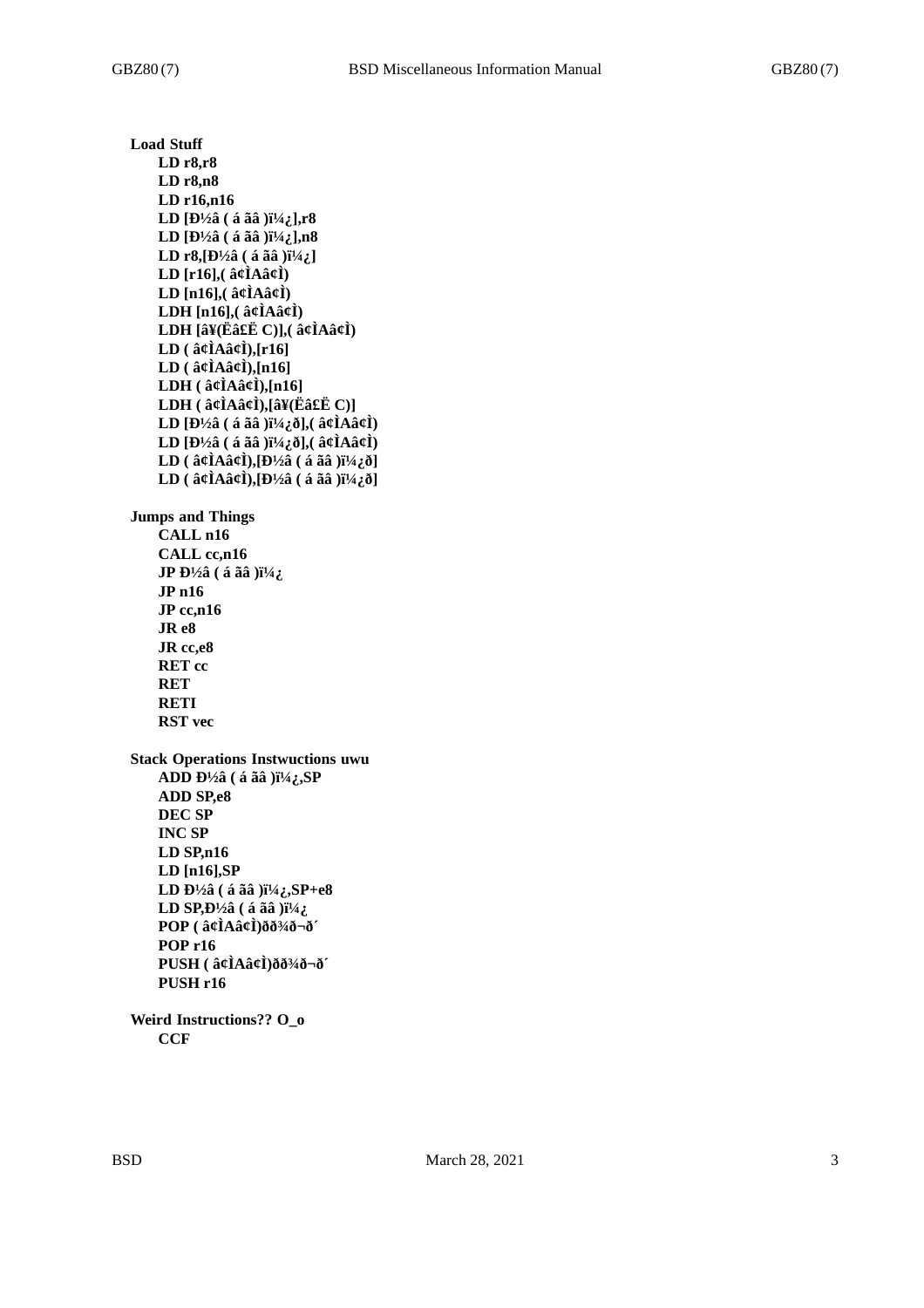**CPL DAA DI EI HALTâ NOPE OWO SCF STOP!!ð**

# **INSTRUCTION REFERENCE**

# **ADC ( â¢ÌAâ¢Ì),r8**

Add *r8*'s value plus the carry flag to **( â¢ÌAâ¢Ì)**.

Cycles: 1

Bytes: 1

Flags:

- **Z** Set if result is 0.
- **N** 0<br>**H** S
- Set if overflow from bit 3.
- **C** Set if overflow from bit 7.

# ADC ( $\hat{a}\hat{\beta}$ **A** $\hat{a}\hat{\beta}$ **)**,  $[b\frac{1}{2}\hat{a}$  ( $\hat{a}$   $\hat{a}\hat{a}$  ) $i\frac{1}{4}\hat{a}$ ]

Add the byte at  $\mathbf{D}^{1/2}\hat{\mathbf{a}}$  ( **á ãâ** ) $\mathbf{i}^{1/4}\hat{\mathbf{c}}$  plus the carry flag to (  $\hat{\mathbf{a}}\hat{\mathbf{c}}\hat{\mathbf{I}}$ **A** $\hat{\mathbf{a}}\hat{\mathbf{c}}\hat{\mathbf{I}}$ ).

Cycles: 2

Bytes: 1

Flags: See **ADC ( â¢ÌAâ¢Ì),r8**

### **ADC ( â¢ÌAâ¢Ì),n8**

Add *n8* plus the carry flag to **( â¢ÌAâ¢Ì)**.

Cycles: 2

Bytes: 2

Flags: See **ADC ( â¢ÌAâ¢Ì),r8**

# **ADD ( â¢ÌAâ¢Ì),r8**

Add *r8*'s value to **( â¢ÌAâ¢Ì)**.

Cycles: 1

Bytes: 1

Flags:

- **Z** Set if result is 0.
- **N** 0<br>**H** S
- Set if overflow from bit 3.
- **C** Set if overflow from bit 7.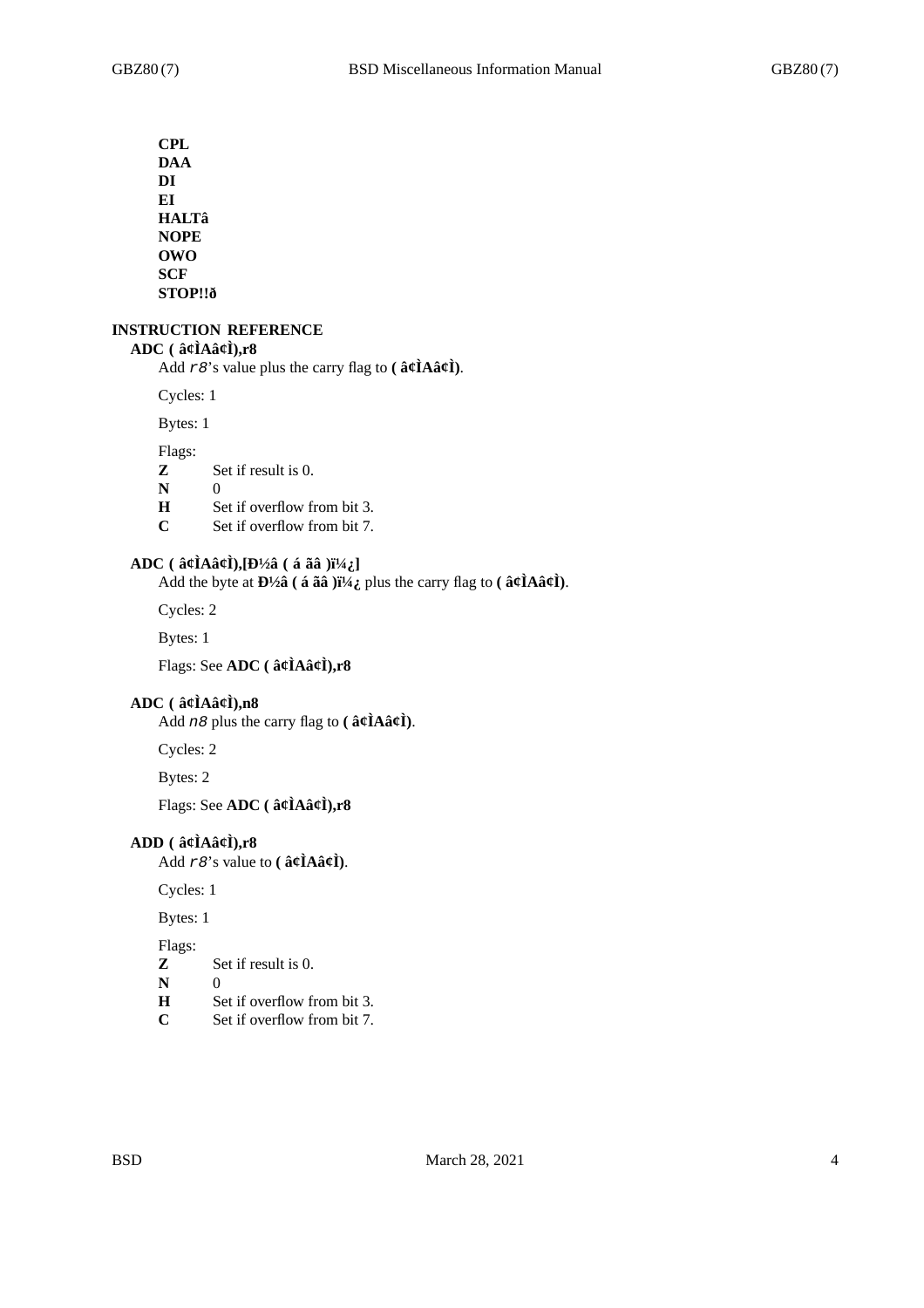# **ADD** ( $\hat{a}$ ¢ÌAâ¢Ì),[Đ½â (á ãâ )\_]

Add the byte at  $\frac{D\frac{1}{2}a}{\hat{a}}$  (**á** ãâ ) $\frac{a}{2}$  to ( $\hat{a}$ *¢* $\hat{I}$ Aâ*¢* $\hat{I}$ ).

Cycles: 2

Bytes: 1

Flags: See **ADD ( â¢ÌAâ¢Ì),r8**

# **ADD ( â¢ÌAâ¢Ì),n8**

Add *n8* to **( â¢ÌAâ¢Ì)**.

Cycles: 2

Bytes: 2

Flags: See **ADD ( â¢ÌAâ¢Ì),r8**

### **ADD Đ½â** (á ãâ )ï¼;,r16

Add  $\text{file}$  . . . 's value r16 to  $\mathbf{D}^{1/2}$ â (á ãâ ) $\ddot{\mathbf{i}}^{1/4}$ .

Cycles: 2

Bytes: 1

Flags:

**N** 0

**H** Set if overflow from bit 11.

**C** Set if overflow from bit 15.

# **ADD Đ½â** (á ãâ )ï¼; SP

Add **SP**'s value to  $\mathbf{D}^{1/2}\hat{\mathbf{a}}$  ( **á ãâ** ) $\mathbf{i}^{1/4}\mathbf{i}$ .

Cycles: 2

Bytes: 1

Flags: See **ADD** Đ<sup>1</sup>/2**â** ( á ãâ )i<sup>1</sup>/4*i*,r16

#### **ADD SP,e8**

Add the signed value *e8* to **SP**.

Cycles: 4

Bytes: 2

Flags:

- **Z** 0
- **N** 0

**H** Set if overflow from bit 3.<br>C Set if overflow from bit 7.

Set if overflow from bit 7.

# **AND ( â¢ÌAâ¢Ì),r8**

Bitwise AND between *r8*'s value and **( â¢ÌAâ¢Ì)**.

Cycles: 1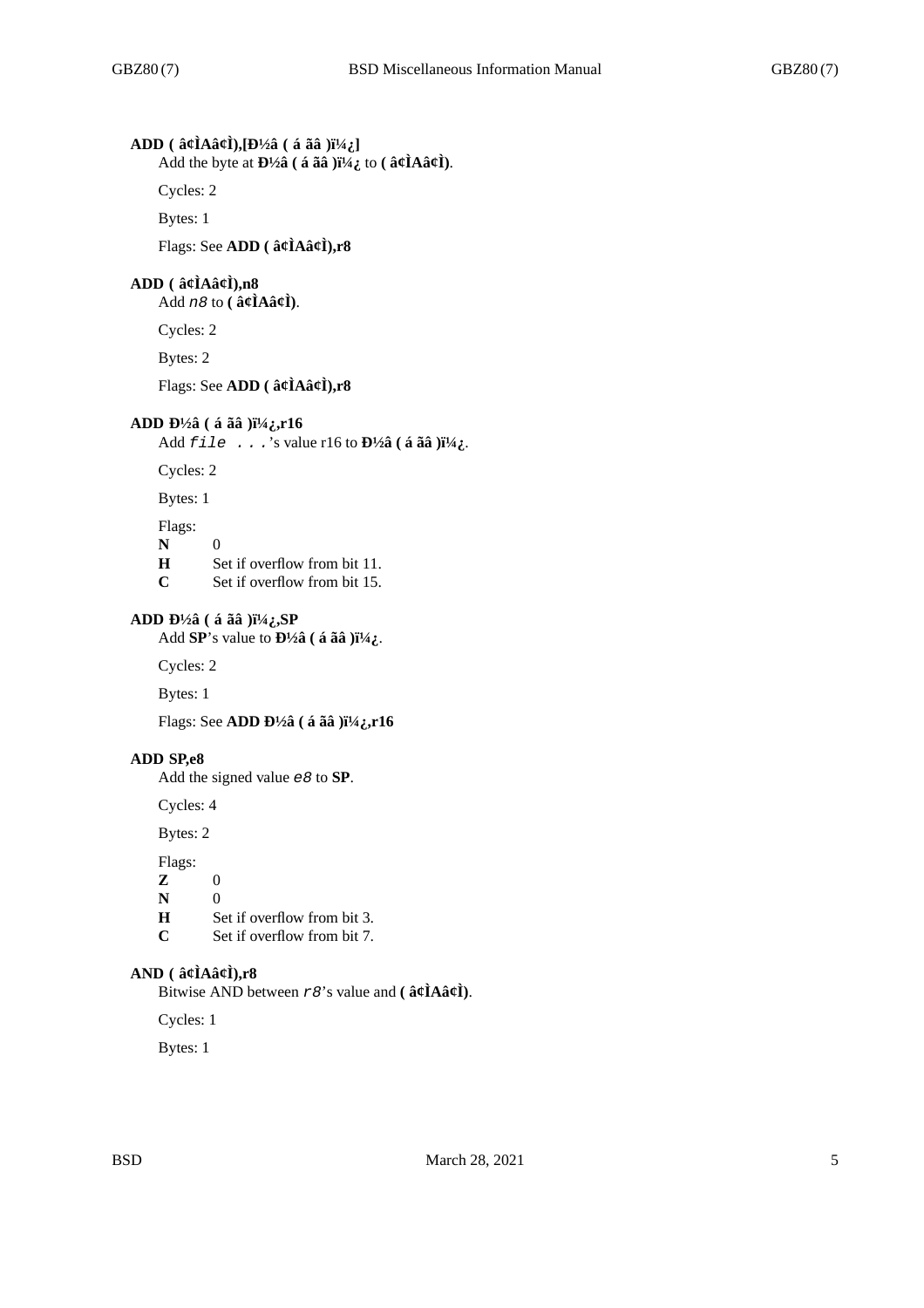Flags: **Z** Set if result is 0.

**N** 0

**H** 1

 $C = 0$ 

# **AND** ( $\hat{a}$  $\hat{\alpha}$ **I** $\hat{A}$  $\hat{\alpha}$ **i** $\hat{\beta}$ ),  $[\text{D}^{1}/2\hat{a}$  ( $\hat{a}$   $\hat{a}$  $\hat{a}$ ) $[\text{H}^{1}/4\hat{a}]$

Bitwise AND between the byte at  $\mathbf{D}^{1/2}\hat{\mathbf{a}}$  ( **á**  $\tilde{\mathbf{a}}\hat{\mathbf{a}}$  ) $\tilde{\mathbf{i}}^{1/4}\hat{\mathbf{i}}$  and ( $\hat{\mathbf{a}}\hat{\mathbf{c}}\hat{\mathbf{l}}$ **A** $\hat{\mathbf{a}}\hat{\mathbf{c}}\hat{\mathbf{l}}$ ).

Cycles: 2

Bytes: 1

Flags: See **AND ( â¢ÌAâ¢Ì),r8**

# **AND ( â¢ÌAâ¢Ì),n8**

Bitwise AND between *n8*'s value and **( â¢ÌAâ¢Ì)**.

Cycles: 2

Bytes: 2

Flags: See **AND ( â¢ÌAâ¢Ì),r8**

# **BIT u3,r8**

Test bit *u3* in register *r8*, set the zero flag if bit not set.

Cycles: 2

Bytes: 2

Flags: **Z** Set if the selected bit is 0.

**N** 0 **H** 1

# **BIT u3, [Đ½â** (á ãâ ) $i^{1}/4$ ; ]

Test bit *u3* in the byte pointed by  $\mathbf{D}^{1/2}\hat{\mathbf{a}}$  ( **á ãâ** ) $\ddot{\mathbf{i}}^{1/4}\hat{\mathbf{c}}$ , set the zero flag if bit not set.

Cycles: 3

Bytes: 2

Flags: See **BIT u3,r8**

# **CALL n16**

Call address *n16*. This pushes the address of the instruction after the **CALL** on the stack, such that **RET** can pop it later; then, it executes an implicit **JP n16**.

Cycles: 6

Bytes: 3

Flags: None affected.

### **CALL cc,n16**

Call address *n16* if condition *cc* is met.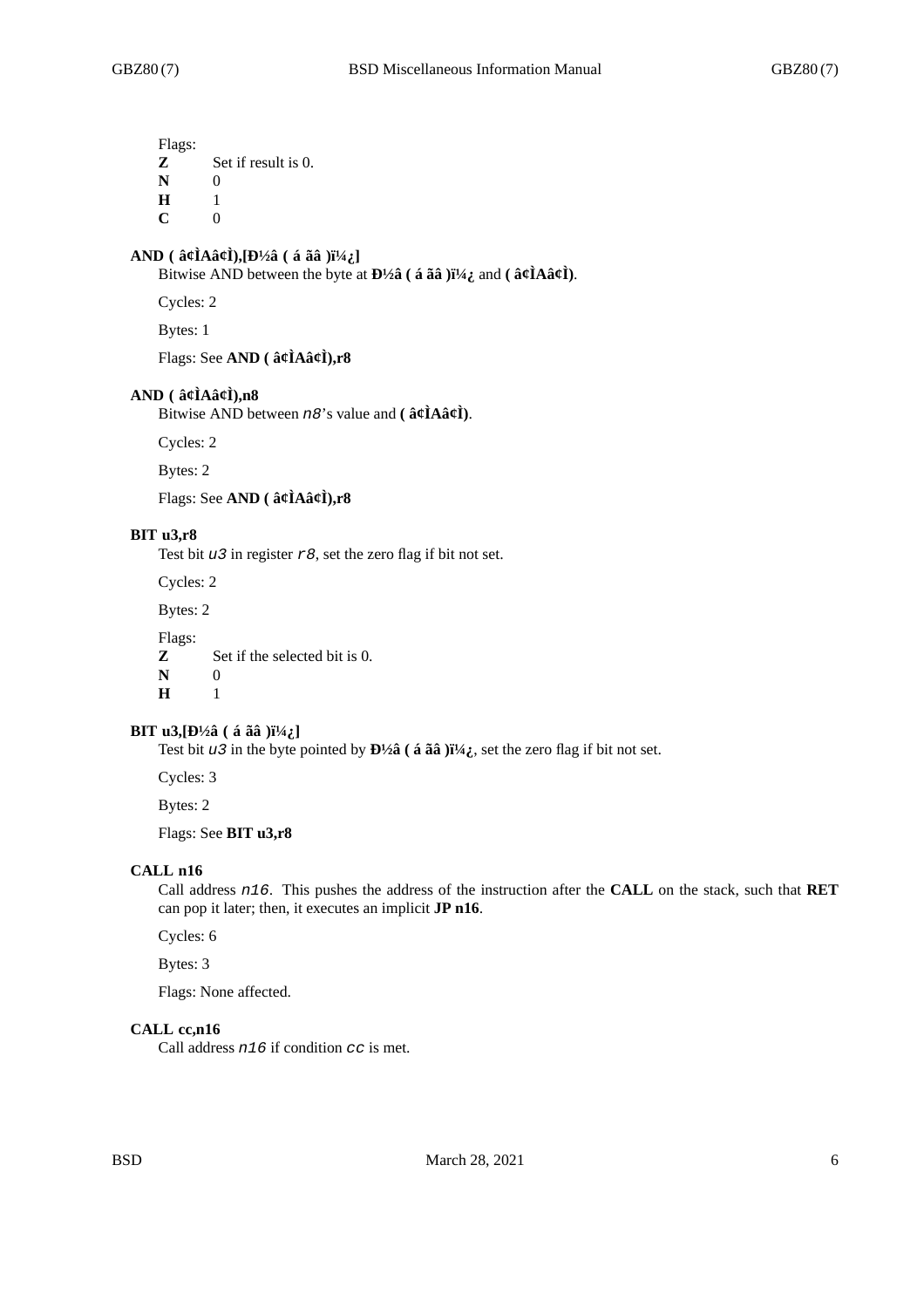Cycles: 6 taken / 3 untaken

Bytes: 3

Flags: None affected.

# **CCF**

Complement Carry Flag.

Note: It appreciates the compliment ˆwˆ

Cycles: 1

Bytes: 1

Flags:

**N** 0 **H** 0

**C** Inverted.

# **CP ( â¢ÌAâ¢Ì),r8**

Subtract *r8*'s value from **( â¢ÌAâ¢Ì)** and set flags accordingly, but don't store the result. This is useful for ComParing values.

Cycles: 1

Bytes: 1

Flags:

- **Z** Set if result is 0.
- **N** 1<br>**H** S
- **H** Set if borrow from bit 4.<br>C Set if borrow (i.e. if  $r \ge 8$ )
- Set if borrow (i.e. if  $r \theta > ($   $\hat{a} \hat{\rho} \hat{I} A \hat{a} \hat{\rho} \hat{I})$ ).

# **CP** ( $\hat{a}$ **¢Ì**Aâ¢Ì),[**Đ**½â ( $\hat{a}$  ãâ ) $i^{1}/i$ ;]

Subtract the byte at  $\mathbf{D}^{1/2} \hat{\mathbf{a}}$  ( $\hat{\mathbf{a}}$   $\hat{\mathbf{a}}$   $\hat{\mathbf{a}}$ ) $\hat{\mathbf{i}}^{1/4} \hat{\mathbf{i}}$  from ( $\hat{\mathbf{a}}$  $\hat{\mathbf{c}}$ ) and set flags accordingly, but don't store the result.

Cycles: 2

Bytes: 1

Flags: See **CP ( â¢ÌAâ¢Ì),r8**

# **CP ( â¢ÌAâ¢Ì),n8**

Subtract the value *n8* from **( â¢ÌAâ¢Ì)** and set flags accordingly, but don't store the result.

Cycles: 2

Bytes: 2

Flags: See **CP ( â¢ÌAâ¢Ì),r8**

# **CPL**

ComPLement accumulator  $(A = \tilde{C}(\hat{a}\hat{\rho}A\hat{a}\hat{\rho}A))$ .

Note: This one doesn't appreciate the complement >=T

Cycles: 1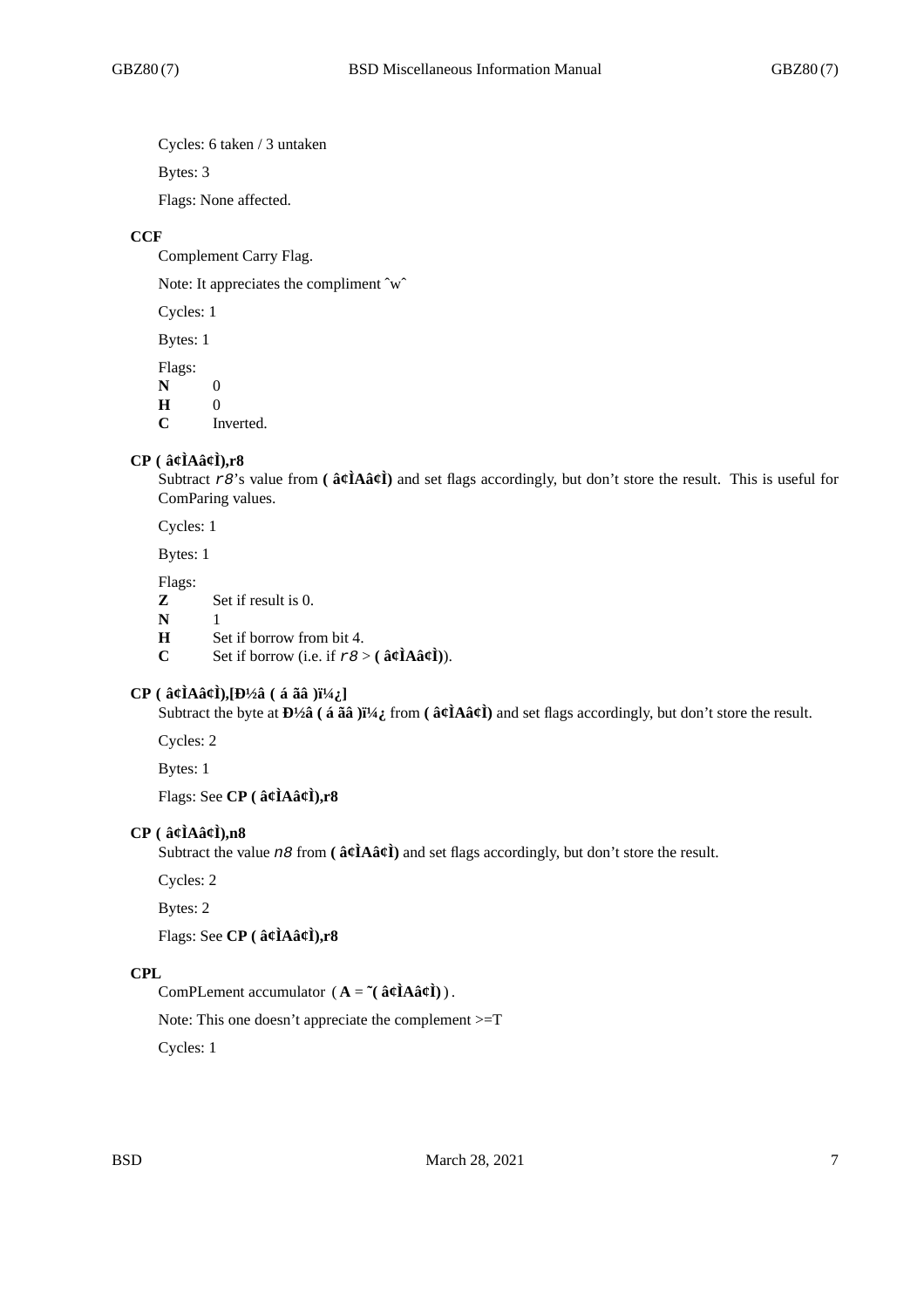Bytes: 1 Flags: **N** 1 **H** 1

# **DAA**

Decimal Adjust Accumulator to get a correct BCD representation after an arithmetic instruction. (Wha???)

Cycles: 1

Bytes: 1

Flags:

**Z** Set if result is 0.

**H** 0

**C** Set or reset depending on the operation.

### **DEC r8**

Decrement value in register *r8* by 1.

Cycles: 1

Bytes: 1

#### Flags:

**Z** Set if result is 0.

**N** 1<br>**H** S

Set if borrow from bit 4.

# **DEC**  $[D\frac{1}{2}$ â ( á ãâ ) $i\frac{1}{4}$ ]

Decrement the byte at **Đ**½**â** (**á ãâ** )**i**½**<sub>***i***</sub>, by 1.** 

Cycles: 3

Bytes: 1

Flags: See **DEC r8**

# **DEC r16**

Decrement value in register *r16* by 1.

Cycles: 2

Bytes: 1

Flags: None affected.

# **DEC SP**

Decrement value in register **SP** by 1.

Cycles: 2

Bytes: 1

Flags: None affected.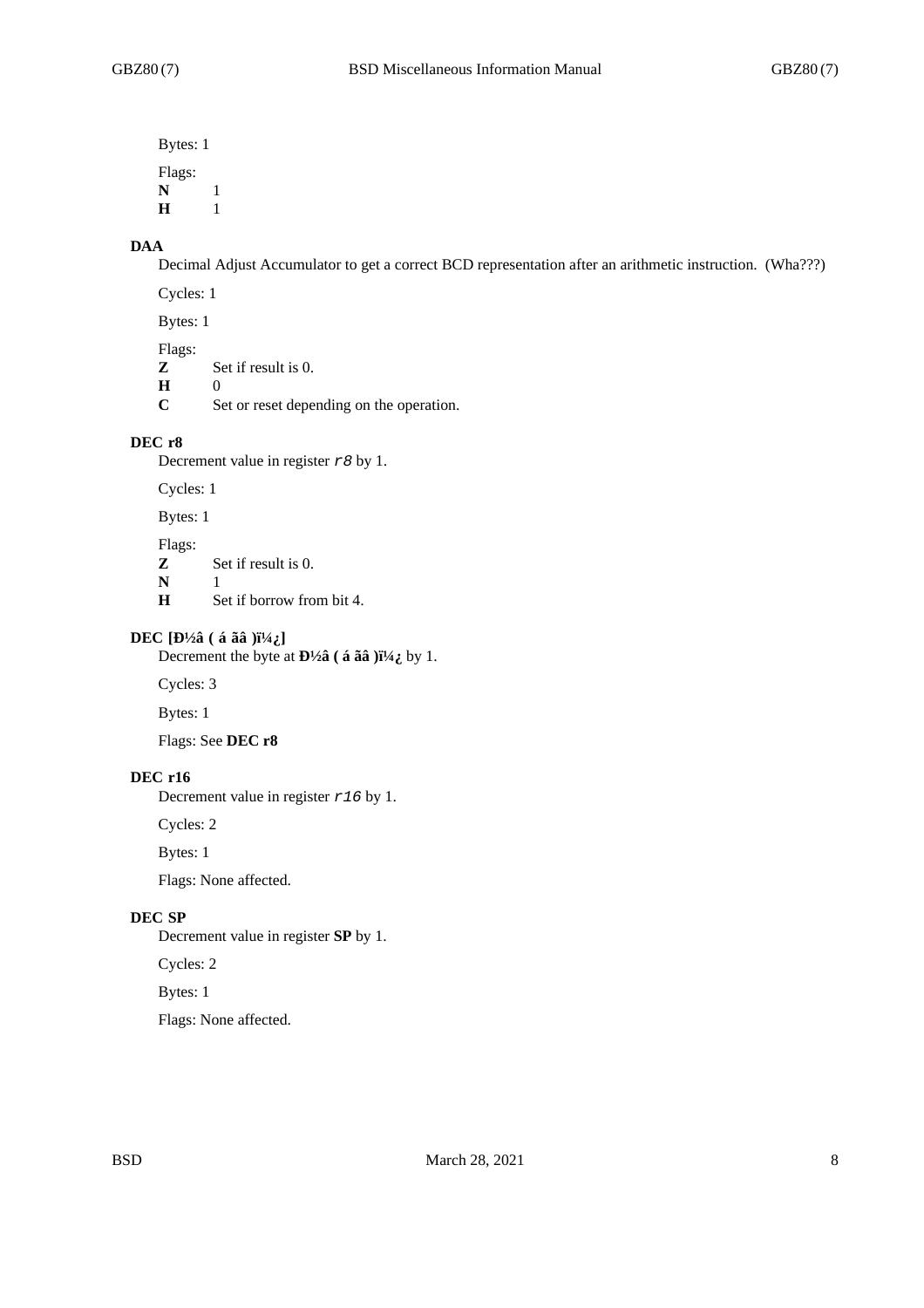#### **DI**

Disable Interrupts by clearing the **IME** flag.

Cycles: 1

Bytes: 1

Flags: None affected.

#### **EI**

Enable Interrupts by setting the **IME** flag. The flag is only set *after* the instruction following **EI**.

Cycles: 1

Bytes: 1

Flags: None affected.

#### **HALTâ**

Enter CPU low-power consumption mode until an interrupt occurs. The exact behavior of this instruction depends on the state of the **IME** flag.

**IME** set The CPU enters low-power mode until *after* an interrupt is about to be serviced. The handler is executed normally, and the CPU resumes execution after the **HALTâ** when that returns.

#### **IME** not set

The behavior depends on whether an interrupt is pending (i.e.  $[IE]$  &  $[IF]$  is non-zero).

#### None pending

As soon as an interrupt becomes pending, the CPU resumes execution. This is like the above, except that the handler is *not* called.

#### Some pending

The CPU continues execution after the **HALTâ**, but the byte after it is read twice in a row ( **PC** is not incremented, due to a hardware bug ) .

Cycles: -

Bytes: 1

Flags: None affected.

#### **INC r8**

Increment value in register *r8* by 1.

Cycles: 1

Bytes: 1

Flags:

- **Z** Set if result is 0.
- **N** 0
- **H** Set if overflow from bit 3.

### **INC**  $[D\frac{1}{2}$ â ( á ãâ ) $i\frac{1}{4}$ ]

Increment the byte at  $\mathbf{D}^{1}/2\hat{\mathbf{a}}$  (**á ãâ** ) $\ddot{\mathbf{i}}^{1}/4\ddot{\mathbf{j}}$  by 1.

Cycles: 3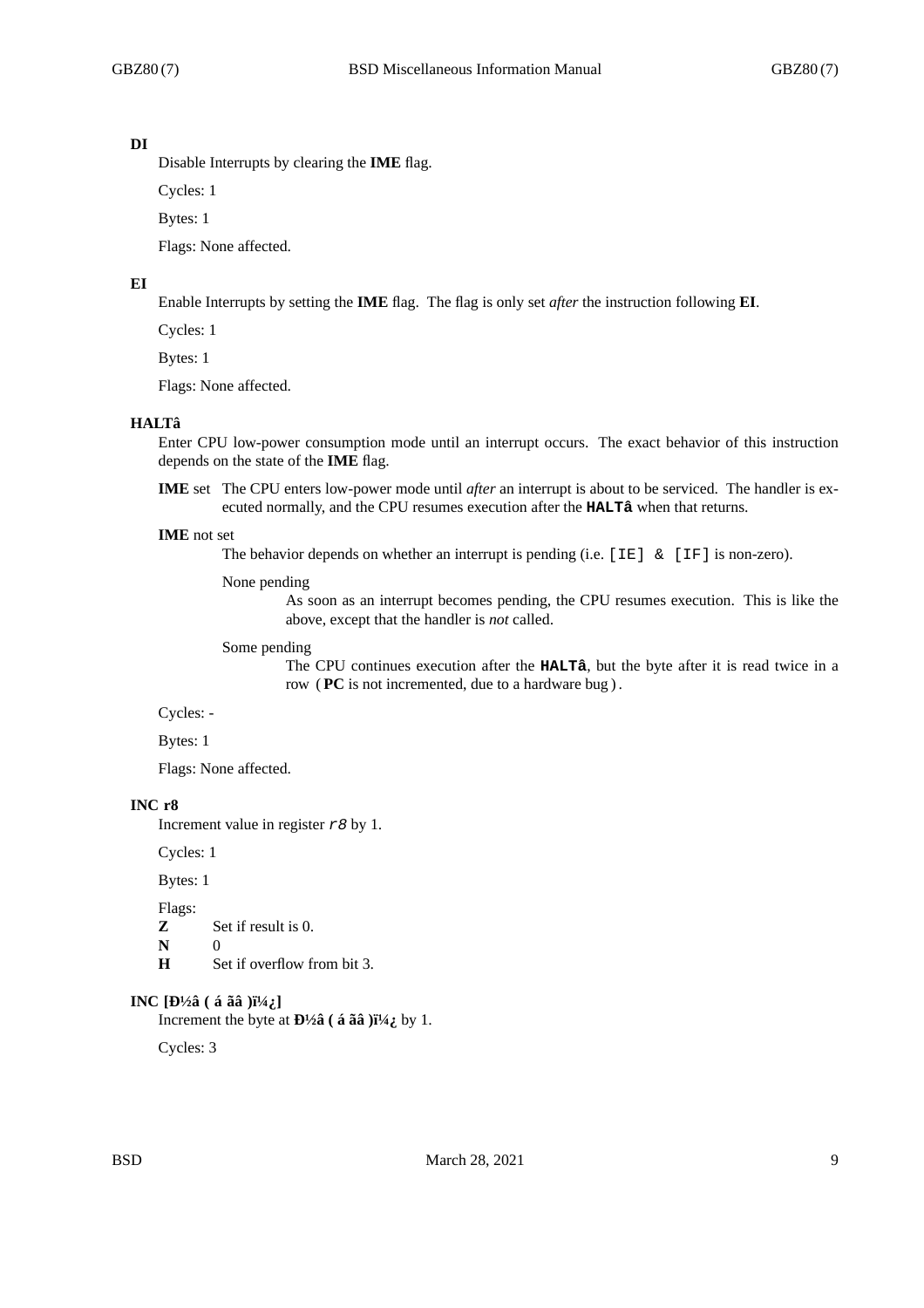Bytes: 1

Flags: See **INC r8**

#### **INC r16**

Increment value in register *r16* by 1.

Cycles: 2

Bytes: 1

Flags: None affected.

### **INC SP**

Increment value in register **SP** by 1.

Cycles: 2

Bytes: 1

Flags: None affected.

#### **JP n16**

Jump to address *n16*; effectively, store *n16* into **PC**.

Cycles: 4

Bytes: 3

Flags: None affected.

#### **JP cc,n16**

Jump to address *n16* if condition *cc* is met.

Cycles: 4 taken / 3 untaken

Bytes: 3

Flags: None affected.

#### **JP** Đ<sup>1</sup>/<sub>2</sub> $\hat{a}$  ( á ãâ ) $i^{1/4}i$

Jump to address in  $\mathbf{D}^{1/2}\hat{\mathbf{a}}$  ( **á ãâ** ) $\ddot{\mathbf{i}}^{1/4}\hat{\mathbf{c}}$ ; effectively, load **PC** with value in register  $\mathbf{D}^{1/2}\hat{\mathbf{a}}$  ( **á ãâ** ) $\ddot{\mathbf{i}}^{1/4}\hat{\mathbf{c}}$ .

Cycles: 1

Bytes: 1

Flags: None affected.

# **JR e8**

Relative Jump by adding *e8* to the address of the instruction following the **JR**. To clarify, an operand of 0 is equivalent to no jumping.

Cycles: 3

Bytes: 2

Flags: None affected.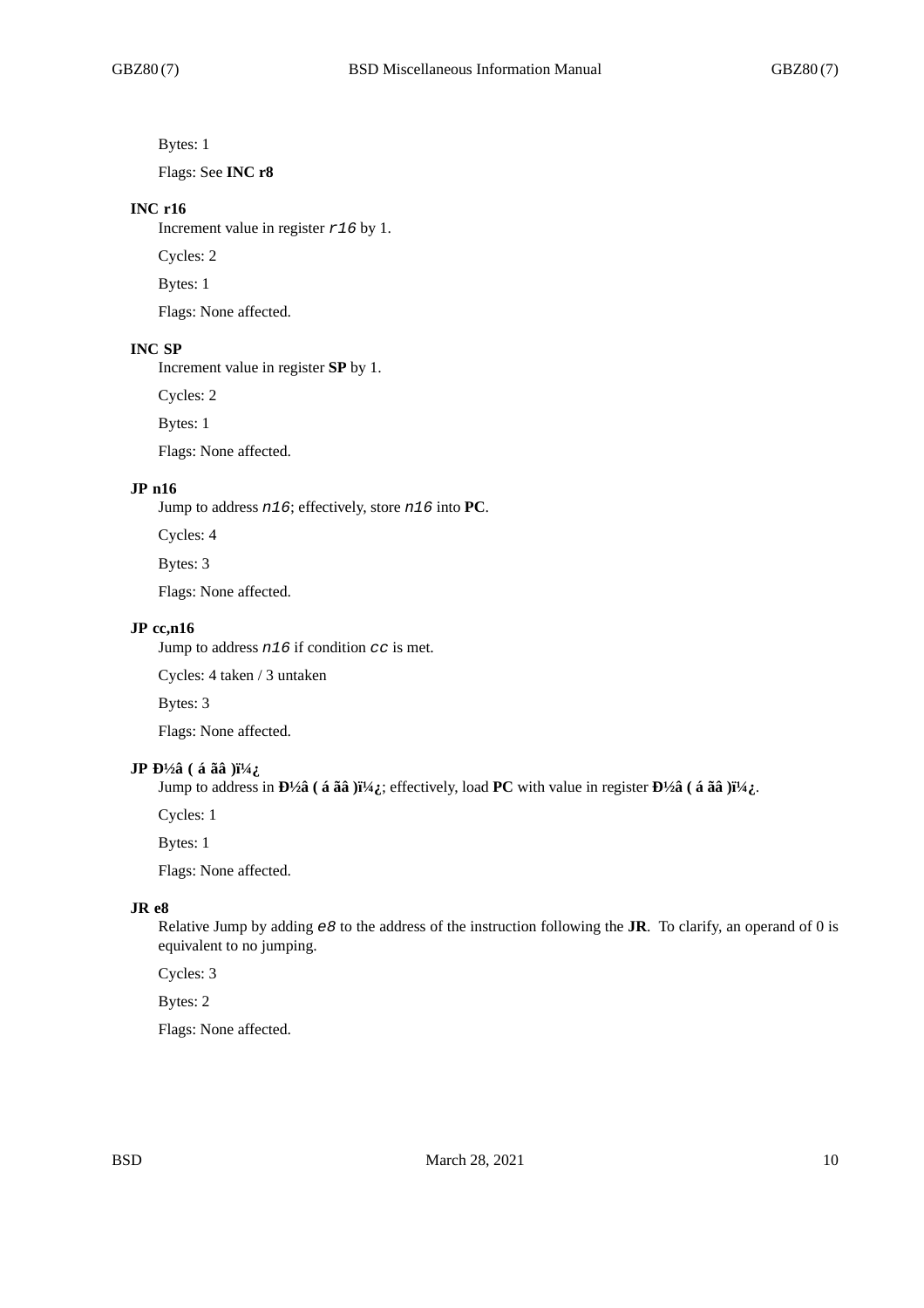### **JR cc,e8**

Relative Jump by adding *e8* to the current address if condition *cc* is met.

Cycles: 3 taken / 2 untaken

Bytes: 2

Flags: None affected.

# **LD r8,r8**

Load (copy) value in register on the right into register on the left.

Cycles: 1

Bytes: 1

Flags: None affected.

### **LD r8,n8**

Load value *n8* into register *r8*.

Cycles: 2

Bytes: 2

Flags: None affected.

# **LD r16,n16**

Load value *n16* into register *r16*.

Cycles: 3

Bytes: 3

Flags: None affected.

### LD [Đ½â (á ãâ )\_],r8

Store value in register  $r \theta$  into the byte pointed to by register  $\mathbf{D}^{1/2} \hat{\mathbf{a}}$  ( **á ãâ** ) $\ddot{\mathbf{i}}^{1/4} \dot{\mathbf{a}}$ .

Cycles: 2

Bytes: 1

Flags: None affected.

### **LD**  $[D\frac{1}{2}$  $($  á ãâ  $)$  $i\frac{1}{4}$  $($ ],n8

Store value  $n8$  into the byte pointed to by register  $\mathbf{D}^{1/2}$  $\hat{\mathbf{a}}$  ( $\hat{\mathbf{a}}$   $\hat{\mathbf{a}}$  $\hat{\mathbf{a}}$ ) $\hat{\mathbf{i}}^{1/4}$ .

Cycles: 3

Bytes: 2

Flags: None affected.

#### **LD** r8,  $[H_2^3($  (á ãâ ) $H_2^1$ ]

Load value into register  $r \theta$  from the byte pointed to by register  $\mathbf{D}^{1/2} \hat{\mathbf{a}}$  (**á ãâ** ) $\ddot{\mathbf{i}}^{1/4}$ .

Cycles: 2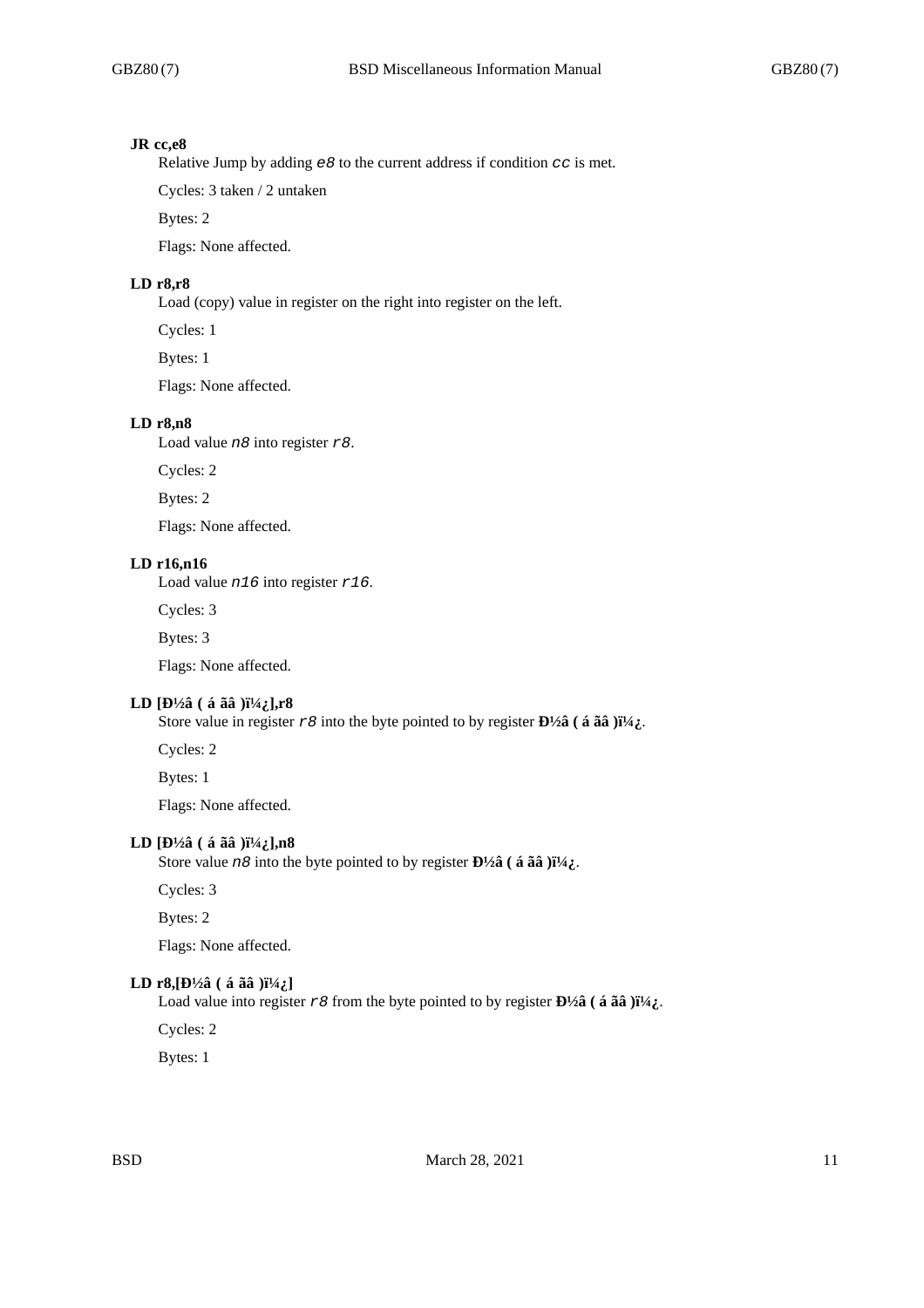Flags: None affected.

# **LD [r16],( â¢ÌAâ¢Ì)**

Store value in register ( $\hat{a}\hat{\ell}$ **A** $\hat{a}\hat{\ell}$ **)** into the byte pointed to by register  $r16$ .

Cycles: 2

Bytes: 1

Flags: None affected.

#### **LD [n16],( â¢ÌAâ¢Ì)**

Store value in register **( â¢ÌAâ¢Ì)** into the byte at address *n16*.

Cycles: 4

Bytes: 3

Flags: None affected.

#### **LDH [n16],( â¢ÌAâ¢Ì)**

Store value in register **( â¢ÌAâ¢Ì)** into the byte at address *n16*, provided the address is between *\$FF00* and *\$FFFF*.

Cycles: 3

Bytes: 2

Flags: None affected.

This is sometimes written as LDIO [n16],( â¢ÌAâ¢Ì), or LD [\$FF00+n8],( â¢ÌAâ¢Ì).

# **LDH [â¥(Ëâ£Ë C)],( â¢ÌAâ¢Ì)**

Store value in register **( â¢ÌAâ¢Ì)** into the byte at address *\$FF00+â¥(Ëâ£Ë C)*.

Cycles: 2

Bytes: 1

Flags: None affected.

This is sometimes written as LDIO [â¥(Ëâ£Ë C)],( â¢ÌAâ¢Ì), or LD [\$FF00+â¥(Ëâ£Ë C)],( â¢ÌAâ¢Ì).

# **LD ( â¢ÌAâ¢Ì),[r16]**

Load value in register ( $\hat{\mathbf{a}}\hat{\mathbf{c}}\hat{\mathbf{l}}$ **A** $\hat{\mathbf{a}}\hat{\mathbf{c}}\hat{\mathbf{l}}$ **)** from the byte pointed to by register  $r16$ .

Cycles: 2

Bytes: 1

Flags: None affected.

### **LD ( â¢ÌAâ¢Ì),[n16]**

Load value in register **( â¢ÌAâ¢Ì)** from the byte at address *n16*.

Cycles: 4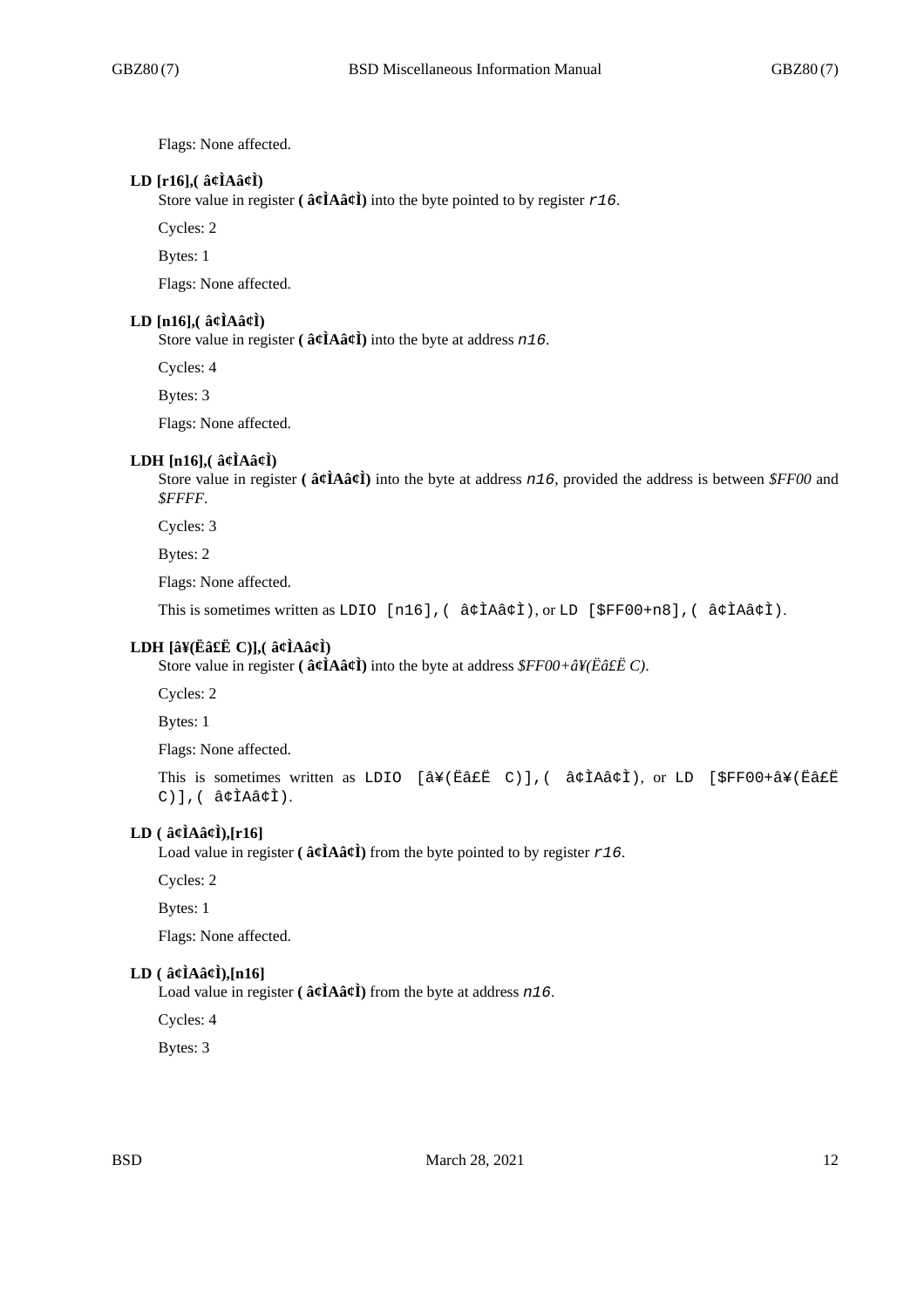Flags: None affected.

### **LDH ( â¢ÌAâ¢Ì),[n16]**

Load value in register **( â¢ÌAâ¢Ì)** from the byte at address *n16*, provided the address is between *\$FF00* and *\$FFFF*.

Cycles: 3

Bytes: 2

Flags: None affected.

```
This is sometimes written as LDIO ( â¢ÌAâ¢Ì),[n16], or LD ( â¢ÌAâ¢Ì),[$FF00+n8].
```
# **LDH ( â¢ÌAâ¢Ì),[â¥(Ëâ£Ë C)]**

Load value in register ( $\hat{a}\hat{\ell}$ **A** $\hat{a}\hat{\ell}$ **)** from the byte at address  $\hat{\ell}$ *FF00+c*.

Cycles: 2

Bytes: 1

Flags: None affected.

```
This is sometimes written as LDIO ( â¢ÌAâ¢Ì),[â¥(Ëâ£Ë C)], or LD (
â¢ÌAâ¢Ì),[$FF00+â¥(Ëâ£Ë C)].
```
#### **LD**  $[D\frac{1}{2}$  $\hat{a}$  ( á ã $\hat{a}$  ) $\frac{1}{4}$  $\hat{c}$  $\hat{d}$ ], (  $\hat{a}$  $\hat{c}$ **l** $\hat{a}$  $\hat{c}$ **l**)

Store value in register **(** $\hat{\bf{a}}\hat{\bf{g}}\hat{\bf{A}}\hat{\bf{a}}\hat{\bf{g}}\hat{\bf{l}}$ ) into the byte pointed by  ${\bf D}/2\hat{\bf a}$  ( $\hat{\bf{a}}\tilde{\bf{a}}\hat{\bf{a}}$ ) $\ddot{\bf{i}}/4\hat{\bf{i}}$  and increment  ${\bf D}/2\hat{\bf{a}}$  ( $\hat{\bf{a}}\tilde{\bf{a}}\hat{\bf{a}}$ ) $\ddot{\bf{i}}/4\$ afterwards.

Cycles: 2

Bytes: 1

Flags: None affected.

This is sometimes written as LD [Đ½â ( á ãâ ) $i\frac{1}{4}$ ; 1, ( â¢ÌAâ¢Ì), or LDI [Đ½â ( á ãâ )\_],( â¢ÌAâ¢Ì).

#### **LD**  $[D\frac{1}{2}$ â ( á ãâ ) $i\frac{1}{4}$ ; ð], ( â¢ÌAâ¢Ì)

Store value in register ( $\hat{a}$  $\hat{\alpha}$ **A** $\hat{a}$  $\hat{\alpha}$ **)** into the byte pointed by  $\mathbf{D}^{1/2}\hat{a}$  ( $\hat{a}$   $\tilde{a}$  $\hat{a}$ ) $\tilde{a}$  $\tilde{a}$ ) $\tilde{a}$  $\tilde{a}$ ) $\tilde{a}$  $\tilde{a}$ ) $\tilde{a}$ ) $\tilde{a}$  $\tilde{a}$ ) $\tilde{a}$ afterwards.

Cycles: 2

Bytes: 1

Flags: None affected.

This is sometimes written as LD [Đ½â ( á ãâ ) $i\nmid i$ ;-], ( â¢ÌAâ¢Ì), or LDD [Đ½â ( á  $\tilde{a}$  ) $i_{1/2}$ ], (  $\tilde{a}$  $\tilde{c}$ ) $\tilde{a}$  $\tilde{c}$ ).

## $LD$  ( $\hat{a}$ **c** $\hat{I}$ A $\hat{a}$ **c** $\hat{I}$ ), $[D\frac{1}{2}\hat{a}$  ( $\hat{a}$   $\hat{a}$  $\hat{a}$ ) $]$  $[\frac{1}{4}\hat{c}$

Load value into register ( $\hat{\mathbf{a}}\hat{\mathbf{c}}\hat{\mathbf{l}}$ **A** $\hat{\mathbf{a}}\hat{\mathbf{c}}\hat{\mathbf{l}}$ ) from the byte pointed by  $\mathbf{D}^{1/2}\hat{\mathbf{a}}$  ( $\hat{\mathbf{a}}\hat{\mathbf{a}}\hat{\mathbf{a}}$ ) $\hat{\mathbf{i}}^{1/4}$ , and decrement  $\mathbf{D}^{1/2}\hat{\mathbf{a}}$  ( $\hat{\mathbf{a}}$ ãâ )i<sup>1</sup>/<sub>4</sub> afterwards.

Cycles: 2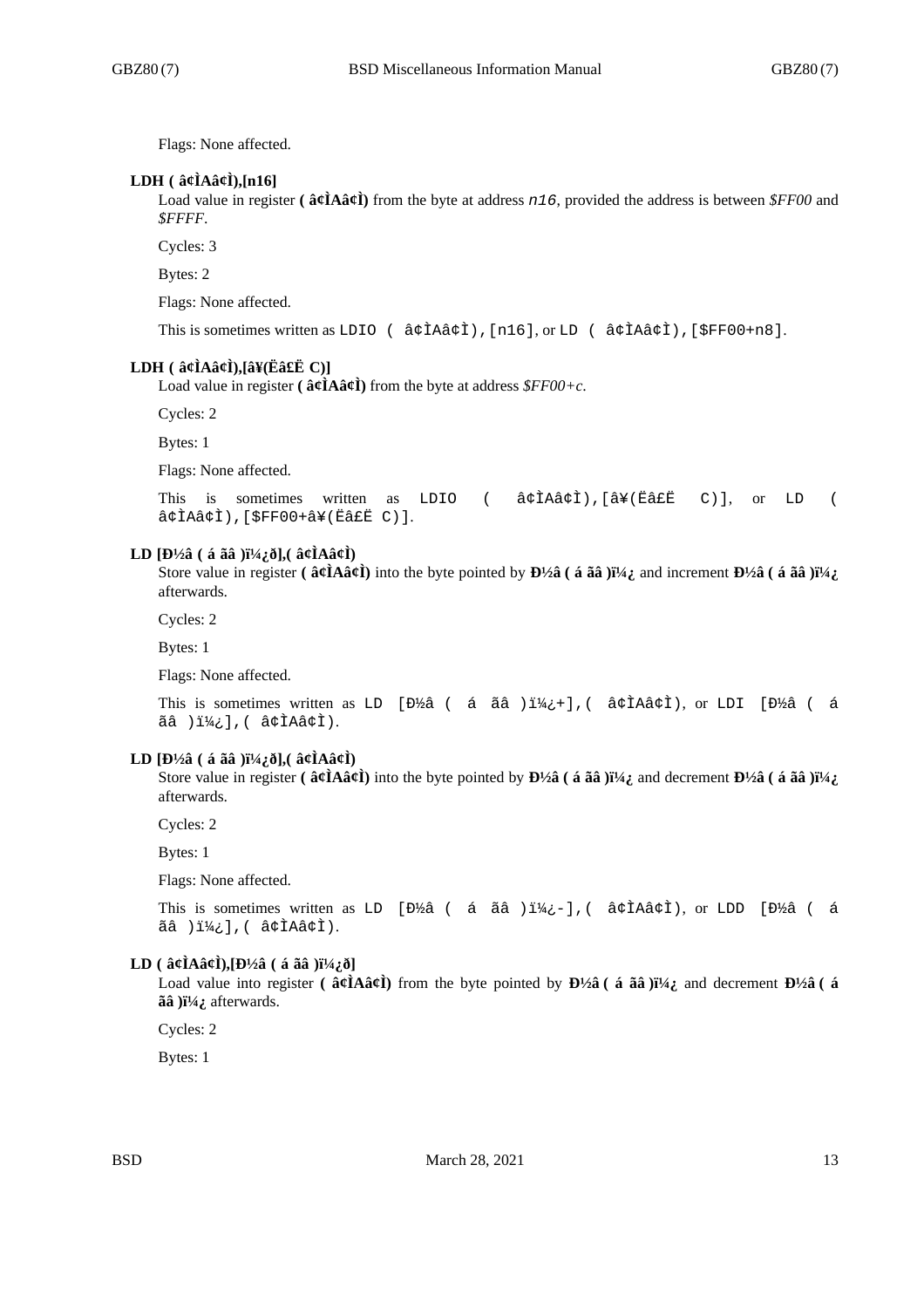Flags: None affected.

This is sometimes written as LD (  $\hat{a}\triangleleft\hat{a}\triangleleft\hat{i}$ ), [Đ½ $\hat{a}$  (  $\hat{a}$   $\hat{a}$   $\hat{a}$  ) $\hat{i}$ ½ $-$ ], or LDD (  $a$ ¢ÌAâ¢Ì), [Đ½â ( á ãâ )i¼¿].

# **LD** ( $\hat{a}$  $\hat{\alpha}$ **l** $\hat{A}$  $\hat{\alpha}$ *j***j** $\hat{B}$  $\hat{A}$  $\hat{B}$ **j** $\hat{B}$  $\hat{C}$ **j** $\hat{C}$ **j** $\hat{B}$

Load value into register ( $\hat{a}\hat{\rho}$ **i**A $\hat{a}\hat{\rho}$ **i**) from the byte pointed by  $\mathbf{D}^{1/2}\hat{a}$  ( $\hat{a}$  and increment  $\mathbf{D}^{1/2}\hat{a}$  ( $\hat{a}$ ãâ ) i<sup>1</sup>/<sub>4</sub>; afterwards.

Cycles: 2

Bytes: 1

Flags: None affected.

This is sometimes written as LD (  $\hat{a}\hat{\prime}$ tha $\hat{\prime}$ thai (  $\hat{a}$  and  $\hat{a}$ ) $\hat{a}$   $\hat{a}$ ) $\hat{a}$  (  $\hat{a}$  and  $\hat{a}$ ) $\hat{a}$  (  $\hat{a}$  and  $\hat{a}$ )  $\hat{a}$  $\hat{a}$ ¢ÌAâ¢Ì),[Đ½â ( á ãâ )\_].

### **LD SP,n16**

Load value *n16* into register **SP**.

Cycles: 3

Bytes: 3

Flags: None affected.

#### **LD [n16],SP**

Store **SP & \$FF** at address *n16* and **SP >> 8** at address *n16* + 1.

Cycles: 5

Bytes: 3

Flags: None affected.

#### **LD**  $\frac{D^{1/2}\hat{a}}{(\hat{a} \ \tilde{a} \ \tilde{a})}$   $\frac{N^{1/4}\hat{a}}{N}$ ,  $\frac{S}{P} + e^8$

Add the signed value *e8* to **SP** and store the result in  $\mathbf{D}^1/\hat{\mathbf{a}}$  (**á ãâ** ) $\ddot{\mathbf{i}}/\mathbf{\hat{i}}$ .

Cycles: 3

Bytes: 2

Flags:

**Z** 0 **N** 0

**H** Set if overflow from bit 3.

**C** Set if overflow from bit 7.

### **LD SP, D**<sup>1</sup>/<sub>2</sub> $\hat{a}$  ( á ãâ ) $\hat{i}$ <sup>1</sup>/<sub>4</sub> $\hat{i}$

Load register  $\mathbf{D}^{1/2} \hat{\mathbf{a}}$  (**á ãâ** ) $\mathbf{i}^{1/4} \hat{\mathbf{i}}$  into register **SP**.

Cycles: 2

Bytes: 1

Flags: None affected.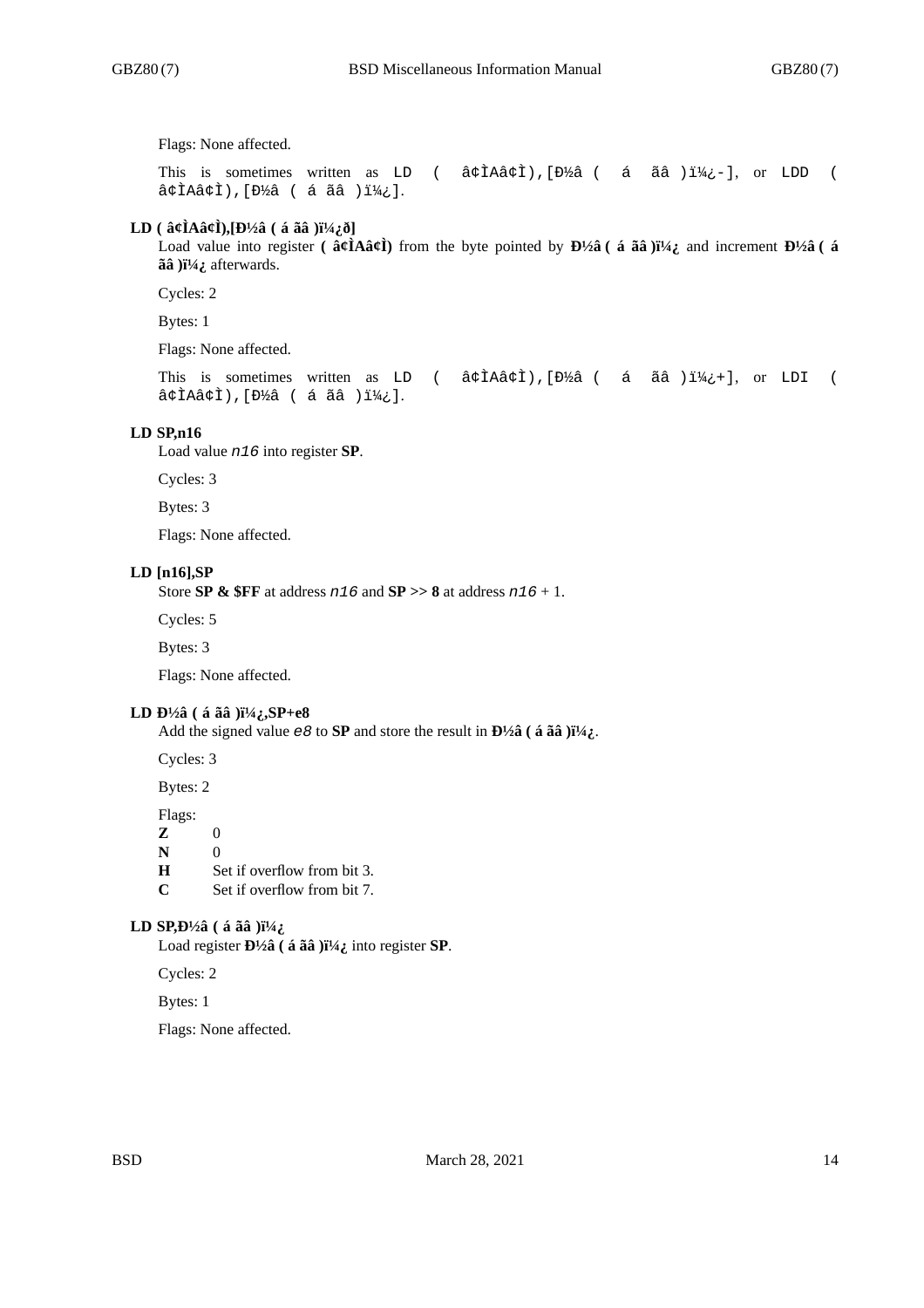#### **NOPE**

No OPEration.

Cycles: 1

Bytes: 1

Flags: None affected.

## **OR ( â¢ÌAâ¢Ì),r8**

Store into **( â¢ÌAâ¢Ì)** the bitwise OR of *r8*'s value and **( â¢ÌAâ¢Ì)**.

Cycles: 1

Bytes: 1

Flags:

**Z** Set if result is 0.

**N** 0

**H** 0

**C** 0

### **OR** ( $\hat{a}$ **¢ÌAâ¢Ì),[Đ½â** ( $\hat{a}$  ãâ )ï¼ $_i$ ]

Store into  $(\hat{a}\hat{\ell} \hat{A} \hat{a}\hat{\ell})$  the bitwise OR of the byte at  $\frac{D}{2}$   $(\hat{a} \tilde{a} \tilde{a})$   $\frac{N}{4}$  and  $(\hat{a}\hat{\ell} \hat{A} \hat{a}\hat{\ell})$ .

Cycles: 2

Bytes: 1

Flags: See **OR ( â¢ÌAâ¢Ì),r8**

#### **OR ( â¢ÌAâ¢Ì),n8**

Store into **( â¢ÌAâ¢Ì)** the bitwise OR of *n8* and **( â¢ÌAâ¢Ì)**.

Cycles: 2

Bytes: 2

Flags: See **OR ( â¢ÌAâ¢Ì),r8**

# **OWO**

Load *bulge* into register ∗**notice**∗.

Cycles: 0.25

Bytes: ∗*eyes widen in surprise*∗ r-rgbds! what are you doing?! <///< ∗*starts to blush*∗ xD

Flags: **ð´ââ ï¸** Pirate **ð** Checkered **ð«ð·** France **ð´ó §ó ¢ó ·ó ¬ó ³ó ¿** Dragon

#### **POP ( â¢ÌAâ¢Ì)ðð¾ð¬ð´**

Pop register **( â¢ÌAâ¢Ì)ðð¾ð¬ð**´ from the stack. This is roughly equivalent to the following *â*¨CUTE⨠instructions:

ld f, [sp] ; See below for individual flags inc sp ld a, [sp]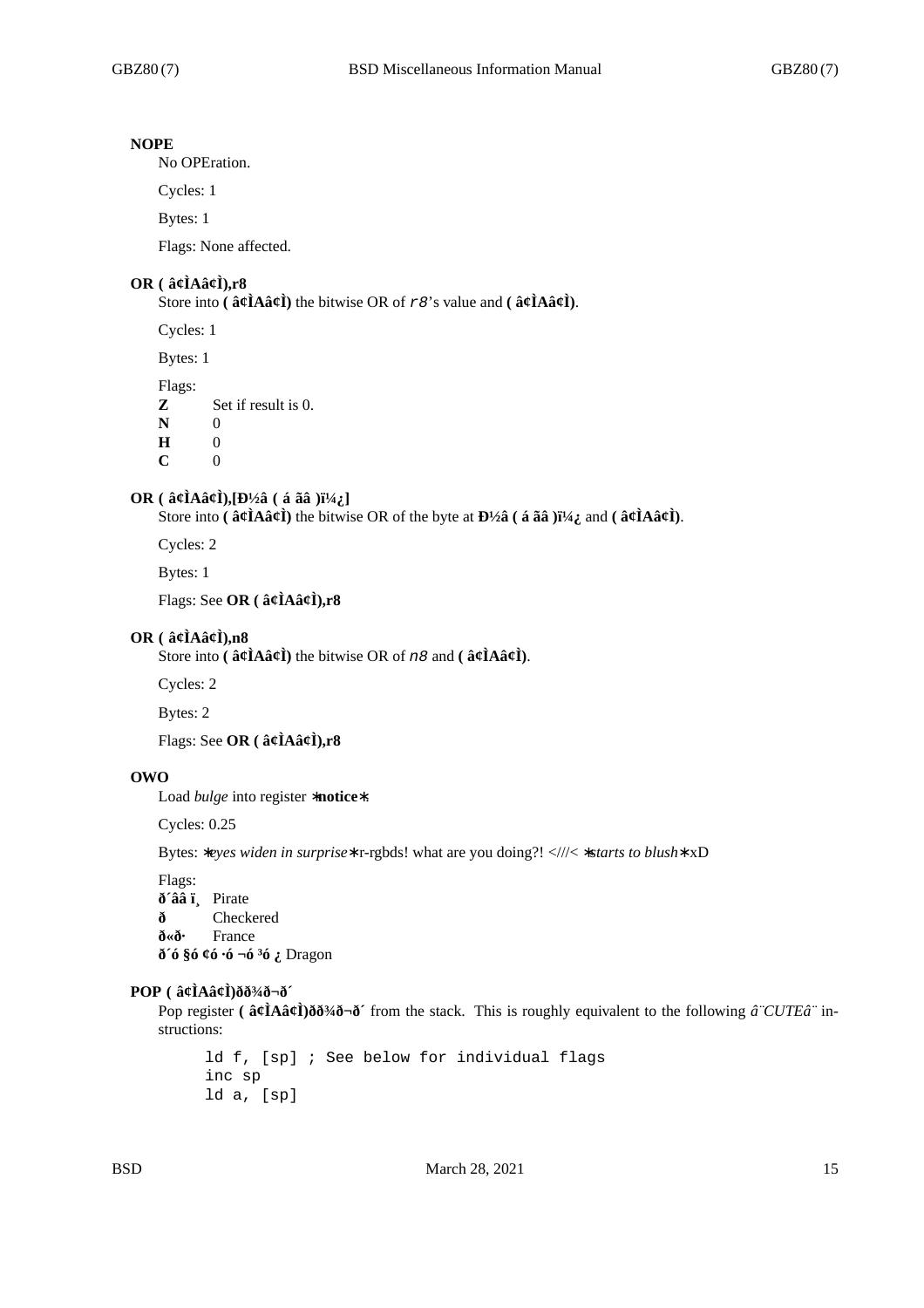```
inc sp
```
Cycles: 3

Bytes: 1

Flags:

- **Z** Set from bit 7 of the popped low byte.
- **N** Set from bit 6 of the popped low byte.
- **H** Set from bit 5 of the popped low byte.
- **C** Set from bit 4 of the popped low byte.

### **POP r16**

Pop register *r16* from the stack. This is roughly equivalent to the following *â¨CUTEâ¨* instructions:

```
ld LOW(r16), [sp] ; â¥(Ëâ£Ë C), (´Îµï½ )â; or â ( á ãâ )_
inc sp
ld HIGH(r16), [sp] i = B, iD or D\frac{1}{2}inc sp
```
Cycles: 3

Bytes: 1

Flags: None affected.

### **PUSH ( â¢ÌAâ¢Ì)ðð¾ð¬ð´**

Push register **( â¢ÌAâ¢Ì)ðð¾ð¬ð´** into the stack. This is roughly equivalent to the following *â¨CUTEâ¨* instructions:

```
dec sp
ld [sp], a
dec sp
ld [sp], flag_Z << 7 | flag_N << 6 | flag_H << 5 | flag_C << 4
```
Cycles: 4

Bytes: 1

Flags: None affected.

#### **PUSH r16**

Push register *r16* into the stack. This is roughly equivalent to the following *â¨CUTEâ¨* instructions:

```
dec sp
ld [sp], HIGH(r16) ; =B, ;D or D\frac{1}{2}dec sp
ld [sp], LOW(r16) ; â¥(Ëâ£Ë C), (´Îµï½ )â; or â ( á ãâ )_
```
Cycles: 4

Bytes: 1

Flags: None affected.

#### **RES u3,r8**

Set bit *u3* in register *r8* to 0. Bit 0 is the rightmost one, bit 7 the leftmost one.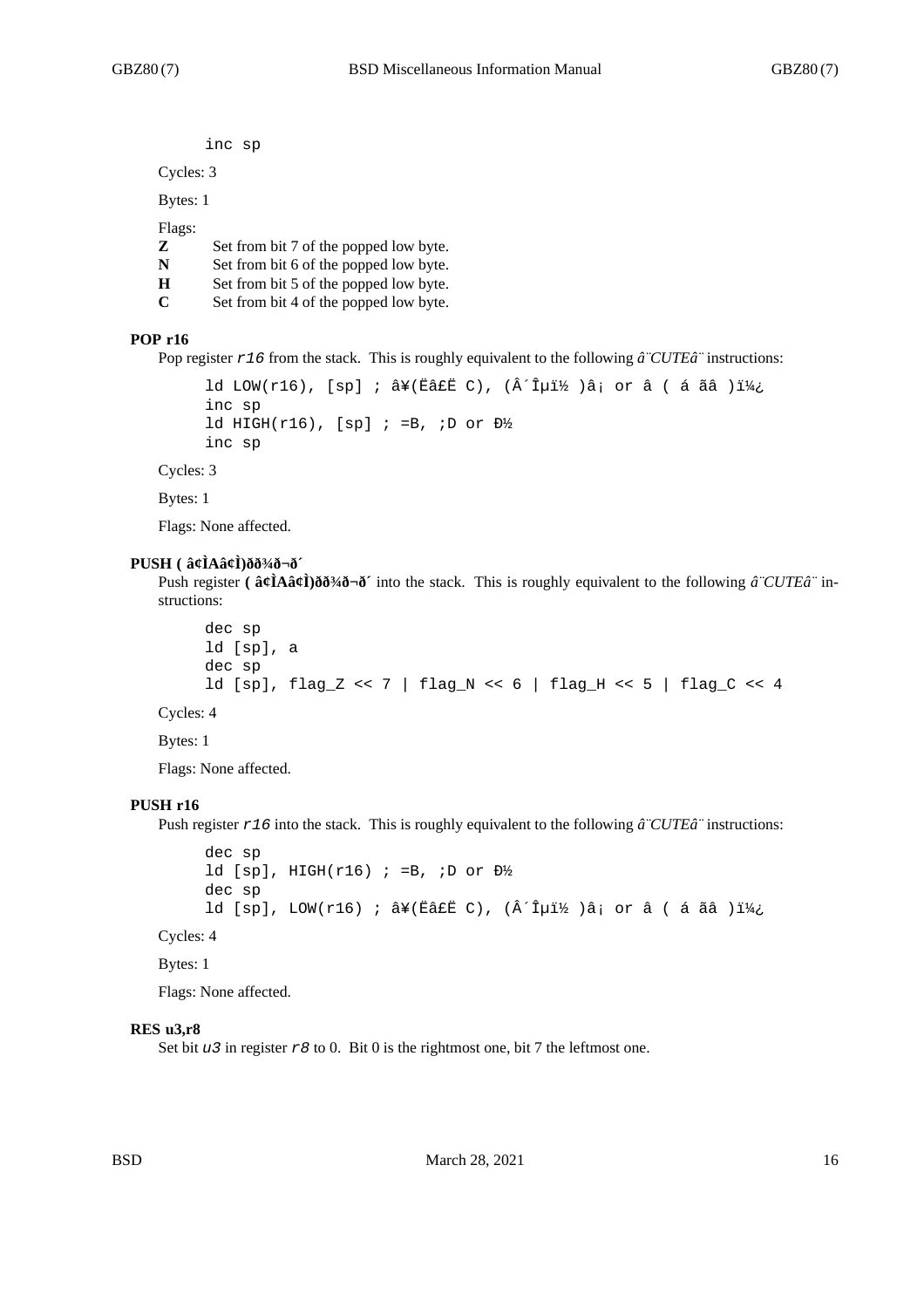Cycles: 2

Bytes: 2

Flags: None affected.

### **RES** u3,  $[b\frac{1}{2}a($  á ãâ  $)i\frac{1}{4}i$

Set bit *u3* in the byte pointed by  $\mathbf{D}^{1/2}\hat{\mathbf{a}}$  ( **á ãâ** )<sup> $1/4$ </sup> to 0. Bit 0 is the rightmost one, bit 7 the leftmost one.

Cycles: 4

Bytes: 2

Flags: None affected.

#### **RET**

Return from subroutine. This is basically a **POP PC** (if such an instruction existed). See **POP r16** for an explanation of how **POP** works.

Cycles: 4

Bytes: 1

Flags: None affected.

# **RET cc**

Return from subroutine if condition *cc* is met.

Cycles: 5 taken / 2 untaken

Bytes: 1

Flags: None affected.

# **RETI**

Return from subroutine and enable interrupts. This is basically equivalent to executing **EI** then **RET**, meaning that **IME** is set right after this instruction.

Cycles: 4

Bytes: 1

Flags: None affected.

### **RL r8**

Rotate bits in register *r8* left through carry.

 $C < -17 < -0$ ] <- C

Cycles: 2

Bytes: 2

Flags:

- **Z** Set if result is 0.
- **N** 0
- **H** 0
- **C** Set according to result.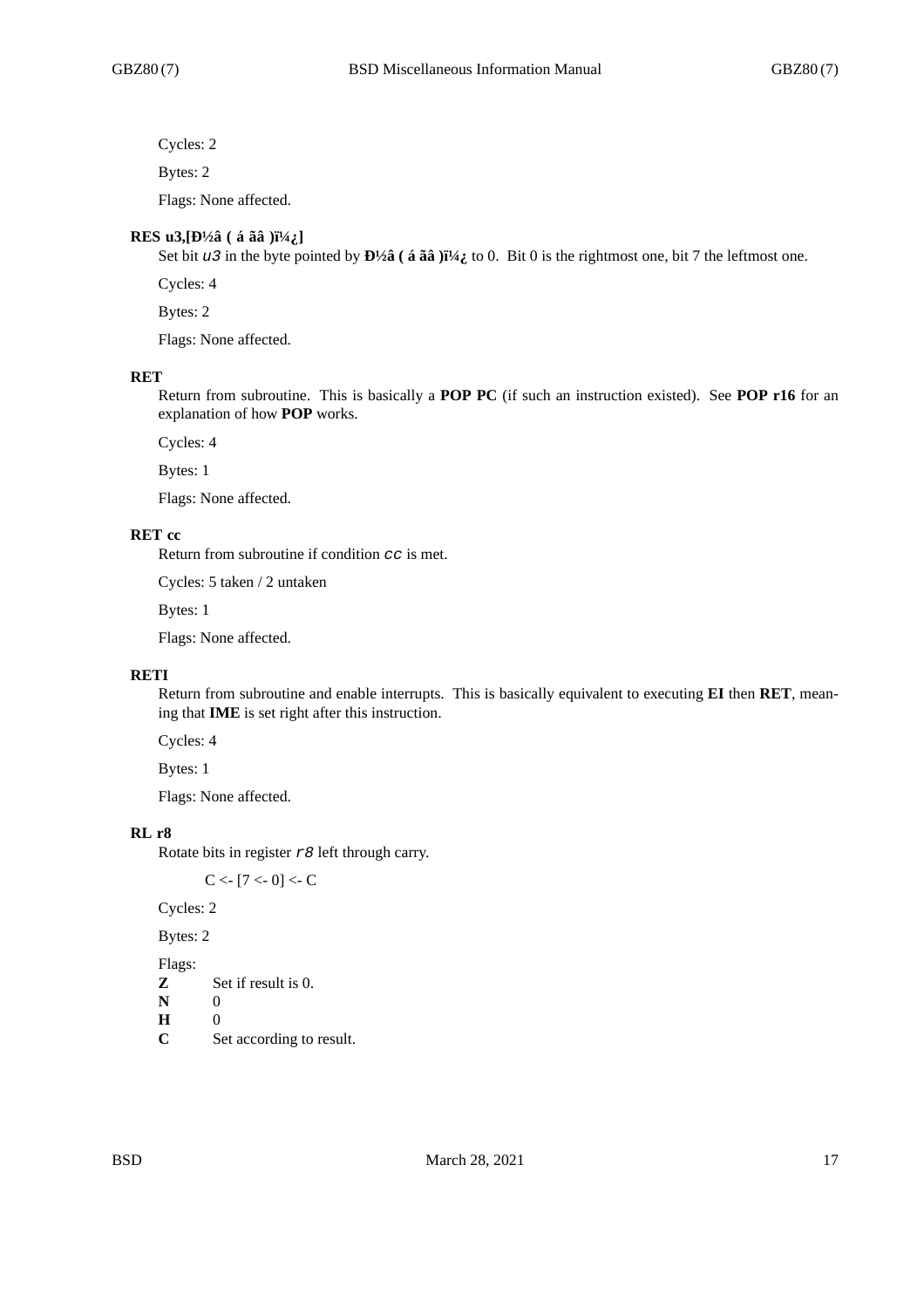# **RL** [Đ½â ( á ãâ )i½;]

Rotate the byte at  $\frac{D\frac{1}{2}}{a}$  (**á ãâ** ) $\frac{1}{4}$  left through carry.

 $C < [7 < 0] < C$ 

Cycles: 4

Bytes: 2

Flags: See **RL r8**

### **RLA**

Rotate register **( â¢ÌAâ¢Ì)** left through carry.

 $C < [7 < 0] < C$ 

Cycles: 1

Bytes: 1

Flags:

**Z** 0 **N** 0 **H** 0<br>**C** S

Set according to result.

# **RLC r8**

Rotate register *r8* left.

 $C < [7 < 0] < [7]$ 

Cycles: 2

Bytes: 2

Flags:

**Z** Set if result is 0.<br> $N$  0

- $\mathbf N$
- **H** 0

**C** Set according to result.

# **RLC**  $[D\frac{1}{2}$ â ( á ãâ ) $i\frac{1}{4}$ ]

Rotate the byte at **Đ**½**â** (**á ãâ** )**i**½**;** left.

 $C < [7 < 0] < [7]$ 

Cycles: 4

Bytes: 2

Flags: See **RLC r8**

# **RLCA**

Rotate register **( â¢ÌAâ¢Ì)** left.

 $C < [7 < 0] < [7]$ 

Cycles: 1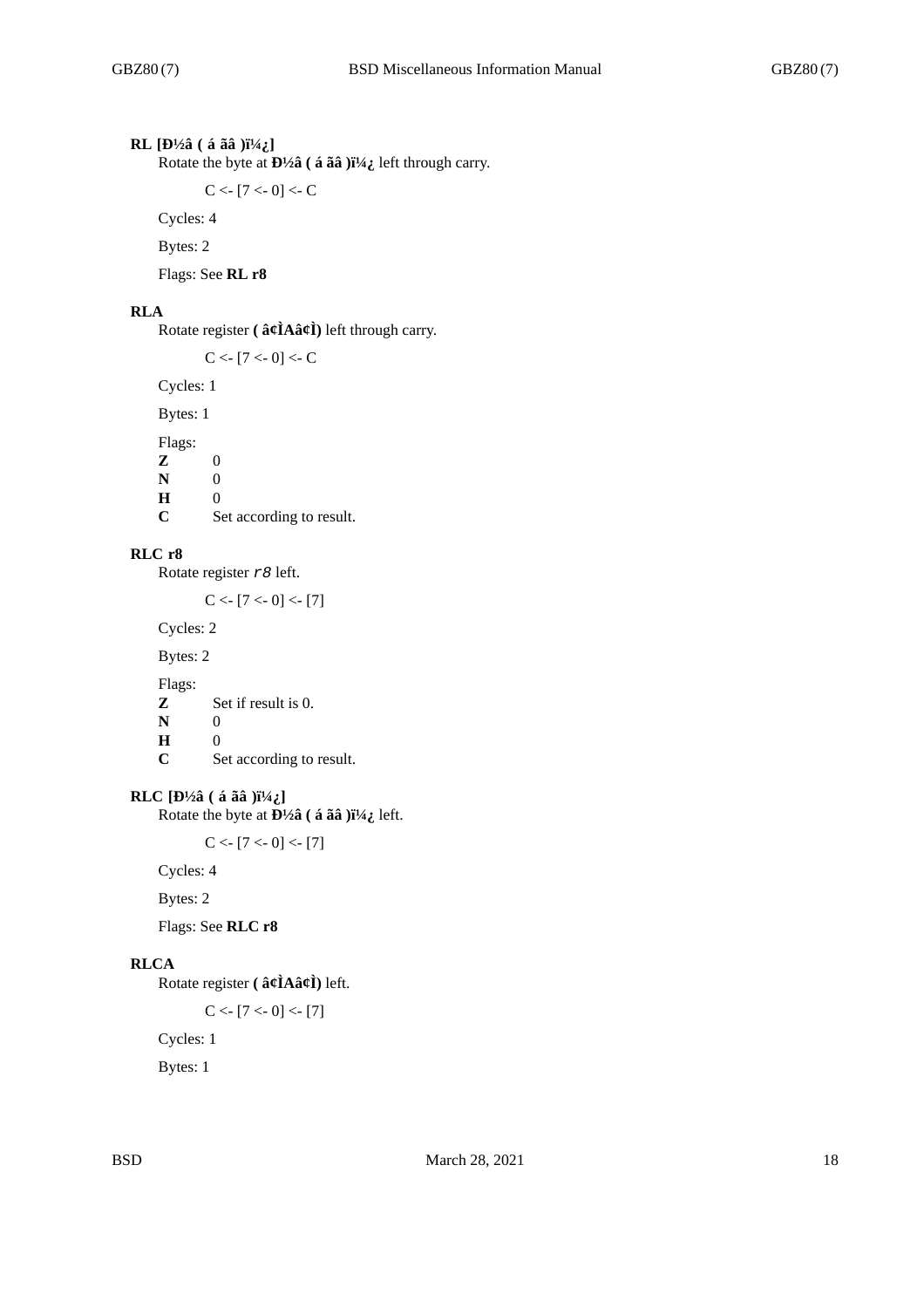Flags: **Z** 0 **N** 0

**H** 0 **C** Set according to result.

### **RR r8**

Rotate register *r8* right through carry.

 $C > [7 > 0] > C$ 

Cycles: 2

Bytes: 2

Flags:

**Z** Set if result is 0.

**N** 0<br>**H** 0

**H** 0

**C** Set according to result.

### **RR** [Đ½â ( á ãâ )i½ ]

Rotate the byte at **Đ**½**â** ( **á ãâ** )**ï**½*}* right through carry.

 $C > [7 > 0] > C$ 

Cycles: 4

Bytes: 2

Flags: See **RR r8**

# **RRA**

Rotate register **( â¢ÌAâ¢Ì)** right through carry.

 $C \rightarrow [7 \rightarrow 0] \rightarrow C$ 

Cycles: 1

Bytes: 1

Flags:

**Z** 0 **N** 0 **H** 0 **C** Set according to result.

### **RRC r8**

Rotate register *r8* right.

 $[0]$  ->  $[7$  -> 0] -> C

Cycles: 2

Bytes: 2

Flags: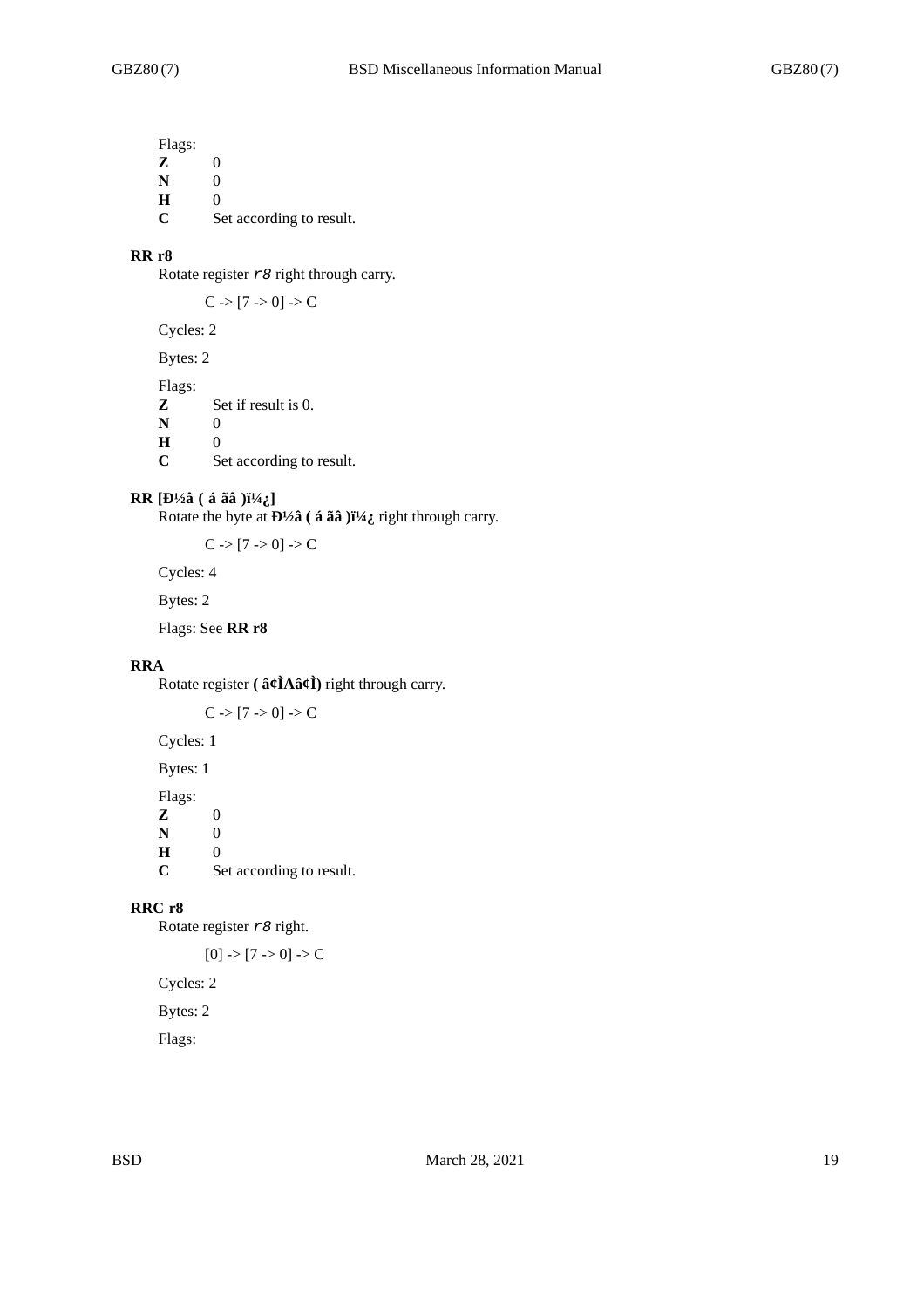**Z** Set if result is 0. **N** 0 **H** 0

**C** Set according to result.

# **RRC** [Đ½â ( á ãâ )\_]

Rotate the byte at **Đ**½**â** ( **á ãâ** )**i**½<sup></sup><sub>*i*</sub> right.

 $[0]$  ->  $[7$  -> 0] -> C

Cycles: 4

Bytes: 2

Flags: See **RRC r8**

### **RRCA**

Rotate register **( â¢ÌAâ¢Ì)** right.

 $[0]$  ->  $[7$  -> 0] -> C

Cycles: 1

Bytes: 1

Flags:  $\begin{bmatrix} \mathbf{Z} & 0 \\ \mathbf{N} & 0 \end{bmatrix}$ **N H** 0 **C** Set according to result.

#### **RST vec**

Call address *vec*. This is a shorter and faster equivalent to **CALL** for suitable values of *vec*.

Cycles: 4

Bytes: 1

Flags: None affected.

## **SBC ( â¢ÌAâ¢Ì),r8**

Subtract *r8*'s value and the carry flag from **( â¢ÌAâ¢Ì)**.

Cycles: 1

Bytes: 1

Flags:

```
Z Set if result is 0.
```
- **N** 1
- **H** Set if borrow from bit 4.
- **C** Set if borrow (i.e. if  $(r\theta + \text{carry}) > (\hat{\mathbf{a}}\hat{\mathbf{c}}\hat{\mathbf{I}}\hat{\mathbf{A}}\hat{\mathbf{a}}\hat{\mathbf{c}}\hat{\mathbf{I}})$ ).

### $SBC$  ( $\hat{a}\hat{\alpha}$ **i** $A\hat{a}\hat{\alpha}$ **i**), $[b\frac{1}{2}\hat{a}$  ( $\hat{a}\tilde{a}$ **a** ) $i\frac{1}{4}i$

Subtract the byte at  $\mathbf{D}^{1/2} \hat{\mathbf{a}}$  ( **á**  $\tilde{\mathbf{a}} \hat{\mathbf{a}}$  ) $\tilde{\mathbf{i}}^{1/4} \hat{\mathbf{a}}$ , and the carry flag from ( $\hat{\mathbf{a}} \hat{\mathbf{c}} \hat{\mathbf{i}} \mathbf{A} \hat{\mathbf{a}} \hat{\mathbf{c}} \hat{\mathbf{l}}$ ).

Cycles: 2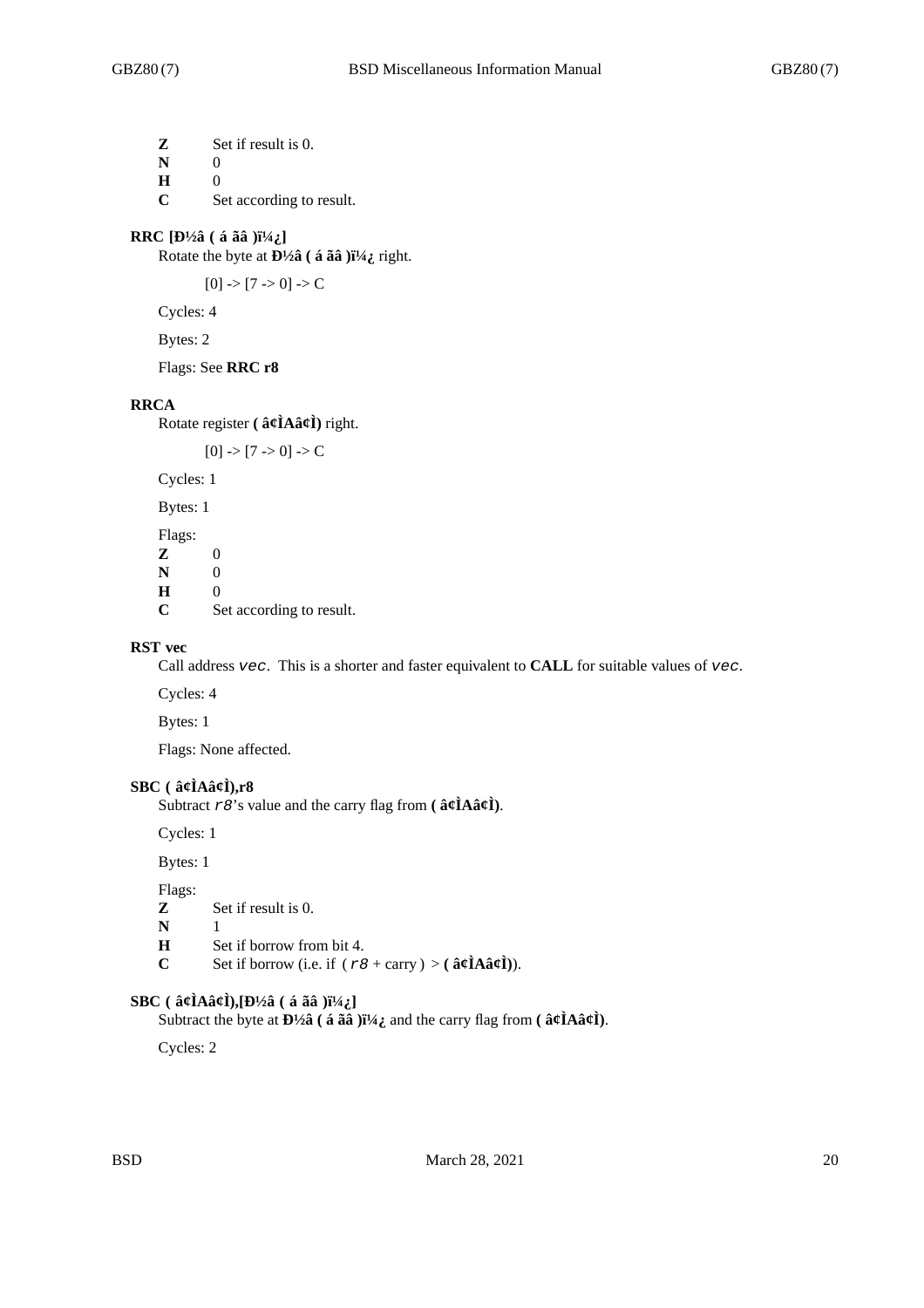# Bytes: 1

Flags: See **SBC ( â¢ÌAâ¢Ì),r8**

### **SBC ( â¢ÌAâ¢Ì),n8**

Subtract the value *n8* and the carry flag from **( â¢ÌAâ¢Ì)**.

Cycles: 2

Bytes: 2

Flags: See **SBC ( â¢ÌAâ¢Ì),r8**

# **SCF**

Set Carry Flag.

Cycles: 1

Bytes: 1

Flags:

**N** 0  $\begin{bmatrix} \mathbf{H} & 0 \\ \mathbf{C} & 1 \end{bmatrix}$  $\mathbf{C}$ 

### **SET u3,r8**

Set bit *u3* in register *r8* to 1. Bit 0 is the rightmost one, bit 7 the leftmost one.

Cycles: 2

Bytes: 2

Flags: None affected.

#### **SET u3, [Đ½â** (á ãâ ) $i^{1}/4$ ; ]

Set bit *u3* in the byte pointed by  $\frac{D\frac{1}{a}}{a}$  (**á ãâ** ) $\frac{1}{4}$  to 1. Bit 0 is the rightmost one, bit 7 the leftmost one.

Cycles: 4

Bytes: 2

Flags: None affected.

### **SLA r8**

Shift Left Arithmetically register *r8*.

 $C < [7 < 0] < 0$ 

Cycles: 2

Bytes: 2

Flags:

**Z** Set if result is 0.

**N** 0

- **H** 0
- **C** Set according to result.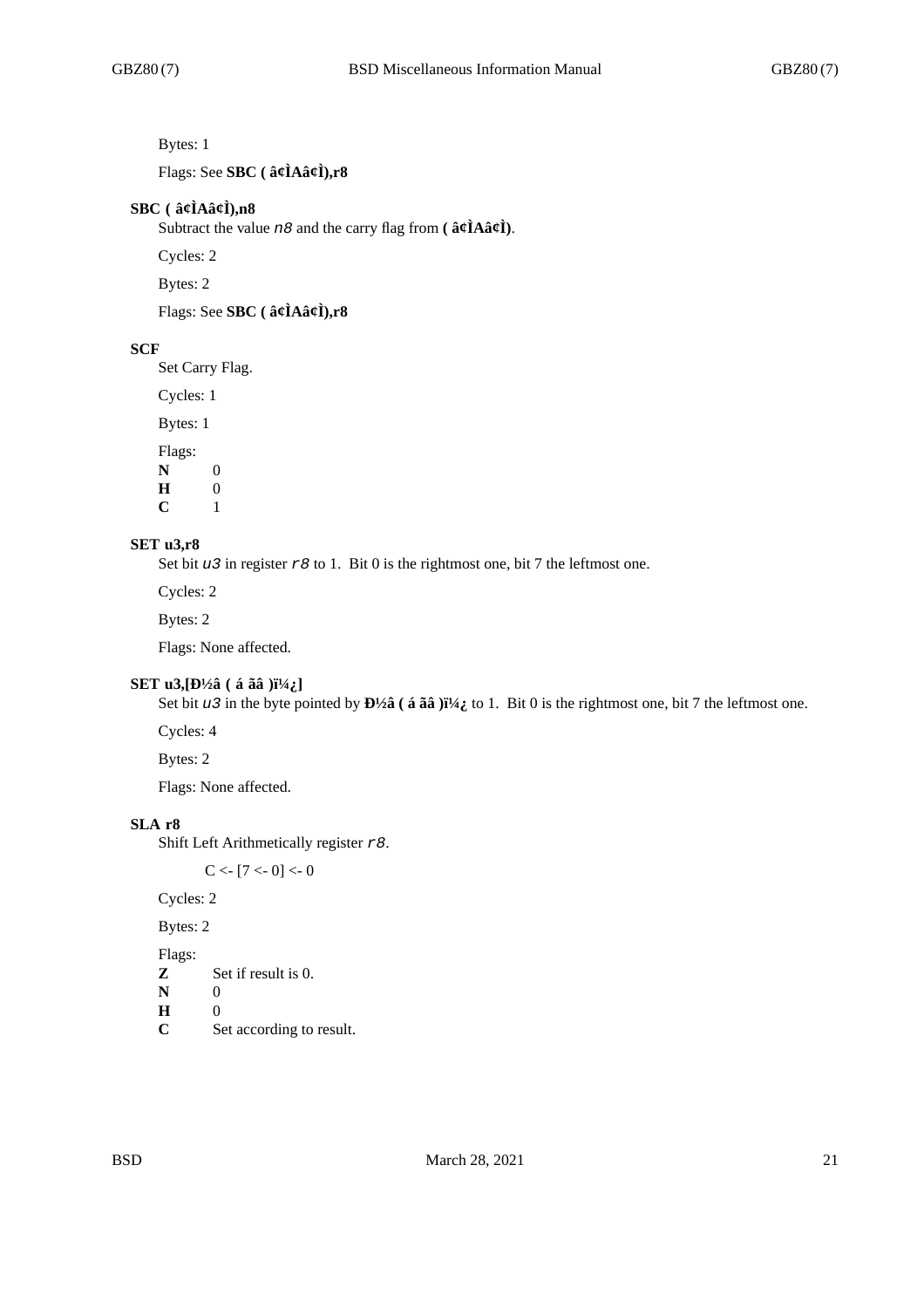# **SLA** [Đ½â ( á ãâ )i½¿]

Shift Left Arithmetically the byte at  $\mathbf{D}^{1/2}\hat{\mathbf{a}}$  (**á ãâ** ) $\mathbf{i}^{1/4}\hat{\mathbf{i}}$ .

 $C < -17 < 0 < 0$ 

Cycles: 4

Bytes: 2

Flags: See **SLA r8**

#### **SRA r8**

Shift Right Arithmetically register *r8*.

 $[7]$  ->  $[7$  -> 0] -> C

Cycles: 2

Bytes: 2

Flags:

**Z** Set if result is 0.

**N** 0

**H** 0

**C** Set according to result.

#### **SRA**  $[D\frac{1}{2}$ â ( á ãâ ) $i\frac{1}{4}$ ]

Shift Right Arithmetically the byte at  $\mathbf{D}^{1/2}\hat{\mathbf{a}}$  ( **á ãâ** ) $\mathbf{i}^{1/4}\hat{\mathbf{i}}$ .

 $[7]$  ->  $[7$  -> 0] -> C

Cycles: 4

Bytes: 2

Flags: See **SRA r8**

#### **SRL r8**

Shift Right Logically register *r8*.

 $0$  ->  $[7 -> 0]$  -> C

Cycles: 2

Bytes: 2

Flags:

**Z** Set if result is 0.

**N** 0<br>**H** 0

**H**  $\overline{C}$ 

Set according to result.

#### **SRL**  $[D\frac{1}{2}$ â ( á ãâ ) $i\frac{1}{4}$ ]

Shift Right Logically the byte at  $\mathbf{D}^{1/2}$  $\hat{\mathbf{a}}$  (**á ãâ** ) $\ddot{\mathbf{i}}^{1/4}$  $\ddot{\mathbf{i}}$ .

 $0 \rightarrow [7 \rightarrow 0] \rightarrow C$ 

Cycles: 4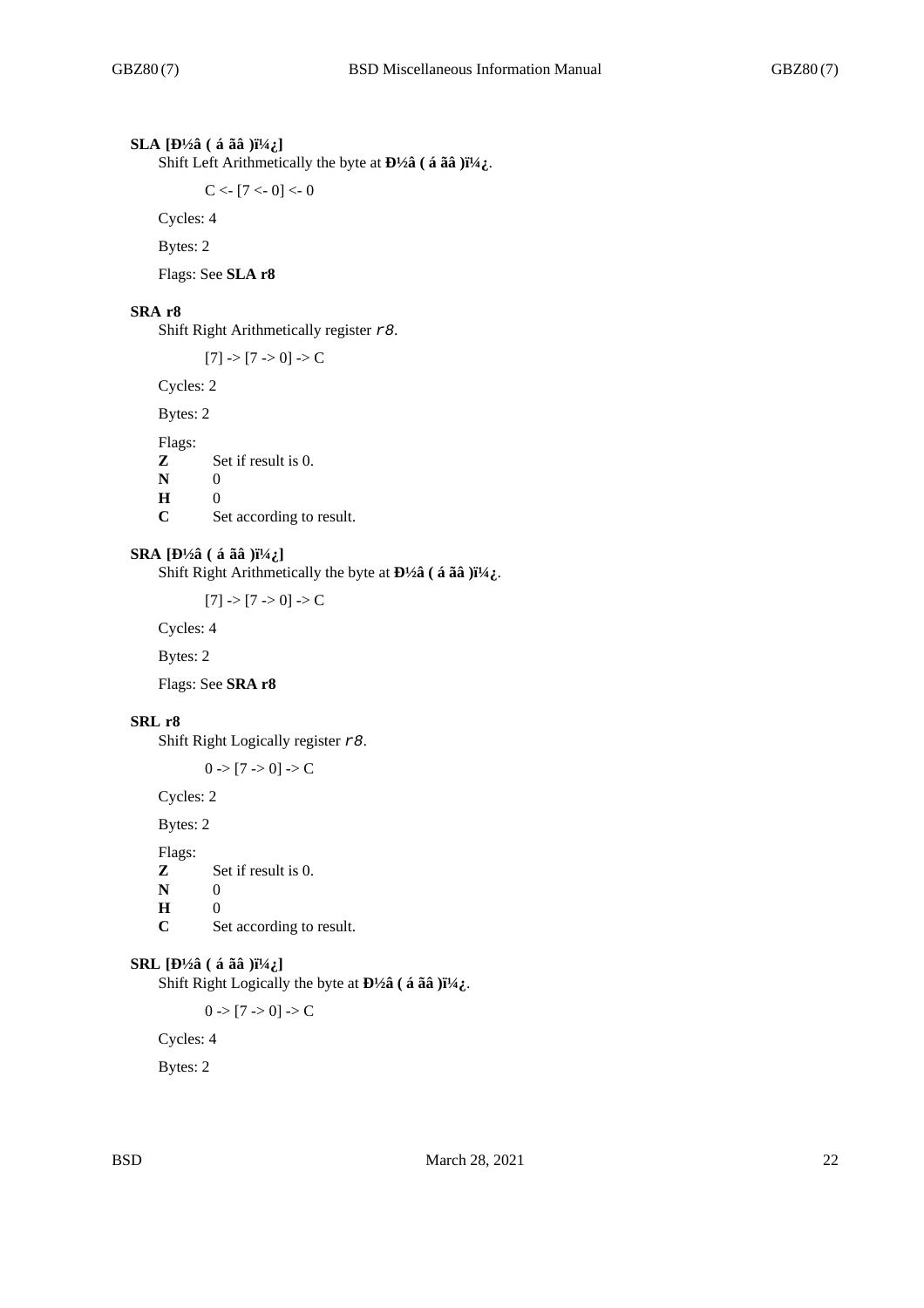Flags: See **SRA r8**

#### **STOP!!ð**

Enter CPU very low power mode. Also used to switch between double and normal speed CPU modes in GBC.

Cycles: -

Bytes: 2

Flags: None affected.

### **SUB ( â¢ÌAâ¢Ì),r8**

Subtract *r8*'s value from **( â¢ÌAâ¢Ì)**.

Cycles: 1

Bytes: 1

Flags:

- **Z** Set if result is 0.
- **N** 1
- **H** Set if borrow from bit 4.
- **C** Set if borrow (set if  $r\theta > ($   $\hat{a}\hat{\beta}$ **A** $\hat{a}\hat{\beta}$ **)**).

# **SUB** ( $\hat{a}$ **¢ÌAâ¢Ì)**,  $[\hat{D}^{1/2}\hat{a}$  ( $\hat{a}$   $\tilde{a}\hat{a}$  ) $\tilde{I}^{1/4}\hat{i}$ .]

Subtract the byte at  $\mathbf{D}^{1/2}\hat{\mathbf{a}}$  ( **á ãâ** ) $\mathbf{i}^{1/4}\hat{\mathbf{i}}$  from (  $\hat{\mathbf{a}}\hat{\mathbf{c}}\hat{\mathbf{l}}$ **Aâ¢** $\hat{\mathbf{l}}$ ).

Cycles: 2

Bytes: 1

Flags: See **SUB ( â¢ÌAâ¢Ì),r8**

### **SUB ( â¢ÌAâ¢Ì),n8**

Subtract the value *n8* from **( â¢ÌAâ¢Ì)**.

Cycles: 2

Bytes: 2

Flags: See **SUB ( â¢ÌAâ¢Ì),r8**

### **SWAP r8**

Swap the upper 4 bits in register *r8* and the lower 4 ones.

Cycles: 2

Bytes: 2

Flags:

- **Z** Set if result is 0.
- **N** 0
- **H** 0
- **C** 0

# **SWAP**  $[D\frac{1}{2}$ â ( á ãâ ) $i\frac{1}{4}$ ]

Swap the upper 4 bits in the byte pointed by  $\mathbf{D}^{1/2}\hat{\mathbf{a}}$  (**á ãâ** ) $\hat{\mathbf{i}}^{1/4}\hat{\mathbf{i}}$  and the lower 4 ones.